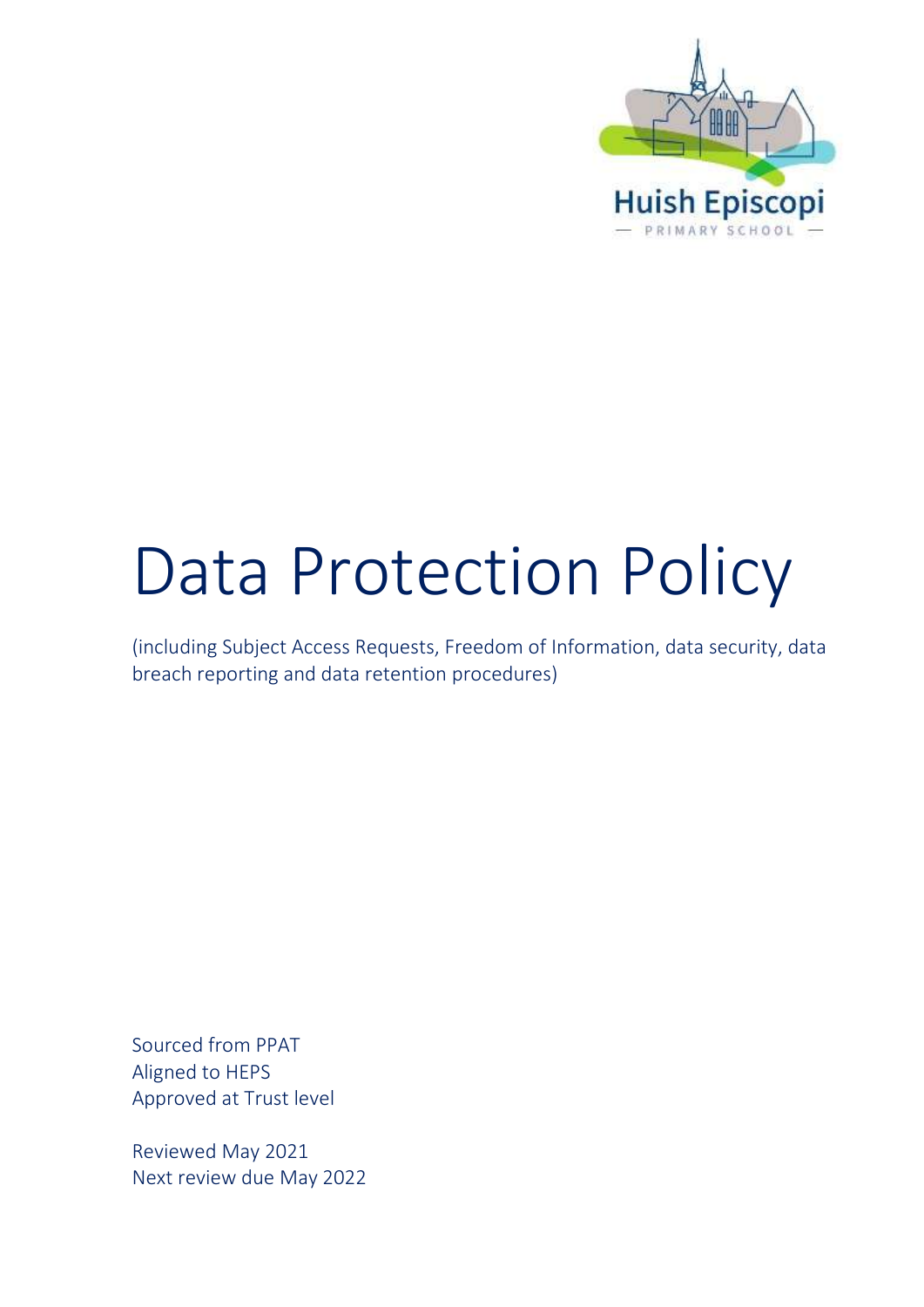

## Data Protection Policy

#### Contacts and review information

School telephone number 01458 250673 Trust telephone number 01935 676350

Data Protection Officer Amy Britten [dposchools@somerset.gov.uk](mailto:dposchools@somerset.gov.uk) Trust Protection Lead Jeremy St John [office@Hambridge.ppat365.org](mailto:office@Hambridge.ppat365.org) School Data Protection Lead Tiffany Doughty Davis [office@HEPS.ppat365.org](mailto:office@HEPS.ppat365.org)

#### Introduction

Everyone has rights about the way in which their personal data is handled. During our activities at this school we will collect, store and process personal data about our students, workforce, parents and others. This makes us a data controller in relation to that personal data. We are committed to the protection of all personal data and Special Category personal data for which we are the data controller, and the Trust is registered as a data controller with the Information Commissioner's Office (registration number Z6486752).

Our school complies with the data protection principles which are set out in Data Protection regulations and other laws.

The law imposes significant fines and reputational penalties for failing to lawfully process and safeguard personal data and failure to comply with this policy may result in penalties being applied.

All members of our workforce must comply with this policy when processing personal data on our behalf. Any breach of this policy may result in disciplinary or other action.

#### About this policy

The types of personal data that we may be required to handle include information about students, parents, our workforce (including staff, volunteers and governors) and others that we deal with. The personal data which we hold is subject to certain legal safeguards specified in the UK General Data Protection Regulation ('UK GDPR'), the Data Protection Act 2018, and other regulations (together 'Data Protection legislation').

This policy and any other documents referred to in it set out the basis on which we will process any personal data we collect from data subjects, or that is provided to us by data subjects or other sources.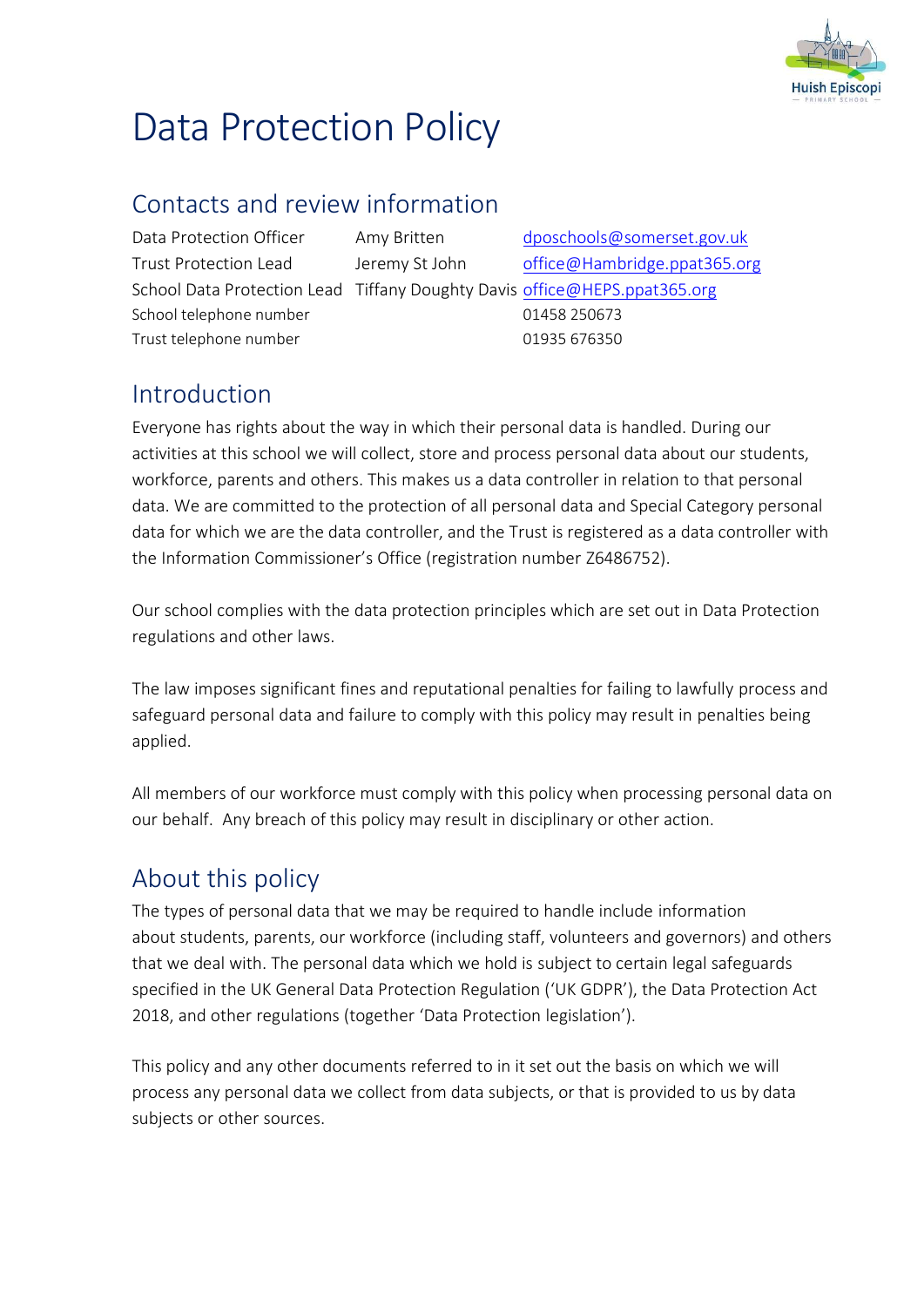This policy does not form part of any employee's contract of employment and may be amended at any time.

This policy sets out rules on data protection and the legal conditions that must be satisfied when we process personal data.

#### Data Protection Officer

As a school we are required to appoint a Data Protection Officer (DPO – see Appendix A). Our DPO is Amy Brittan and can be contacted at [dposchools@somerset.gov.uk](mailto:dposchools@somerset.gov.uk) .

The DPO is responsible for ensuring compliance with the Data Protection legislation and with this policy. Any questions about the operation of this policy or any concerns that the policy has not been followed should be referred in the first instance to the DPO.

The DPO will provide our school with an annual report on compliance including reported data breaches, requested for information and other interactions with the school.

Other day to day matters will be dealt with by The Data Protection Lead of which there is one in each school (DPL - see Appendix B). If the DPO is unavailable, the Deputy Headteacher or Admin Officer will assist.

#### Responsibilities of this school

Our school is committed to protecting and respecting the confidentiality of sensitive information relating to staff, pupils, parents and governors. Each school will:

- a) Follow the key principles of Data Protection legislation including 6 +1 principles of UK GDPR (see Appendix 1.2)
- b) Keep an up to date Data Asset Audit which lists all known uses of personal data in the school including the lawful basis for processing under Data Protection legislation, who it is shared with, where it is stored (including transfer out of the UK) and how long it is retained for
- c) Verify that all systems involving personal data or confidential information will be examined to see that they meet the Data Protection regulations (see paragraph 10 Data security)
- d) Inform all users about their rights regarding data protection
- e) Provide training to ensure that staff know their responsibilities
- f) Monitor its data protection and information security processes on a regular basis, changing practices if necessary (see paragraph 10 Data security).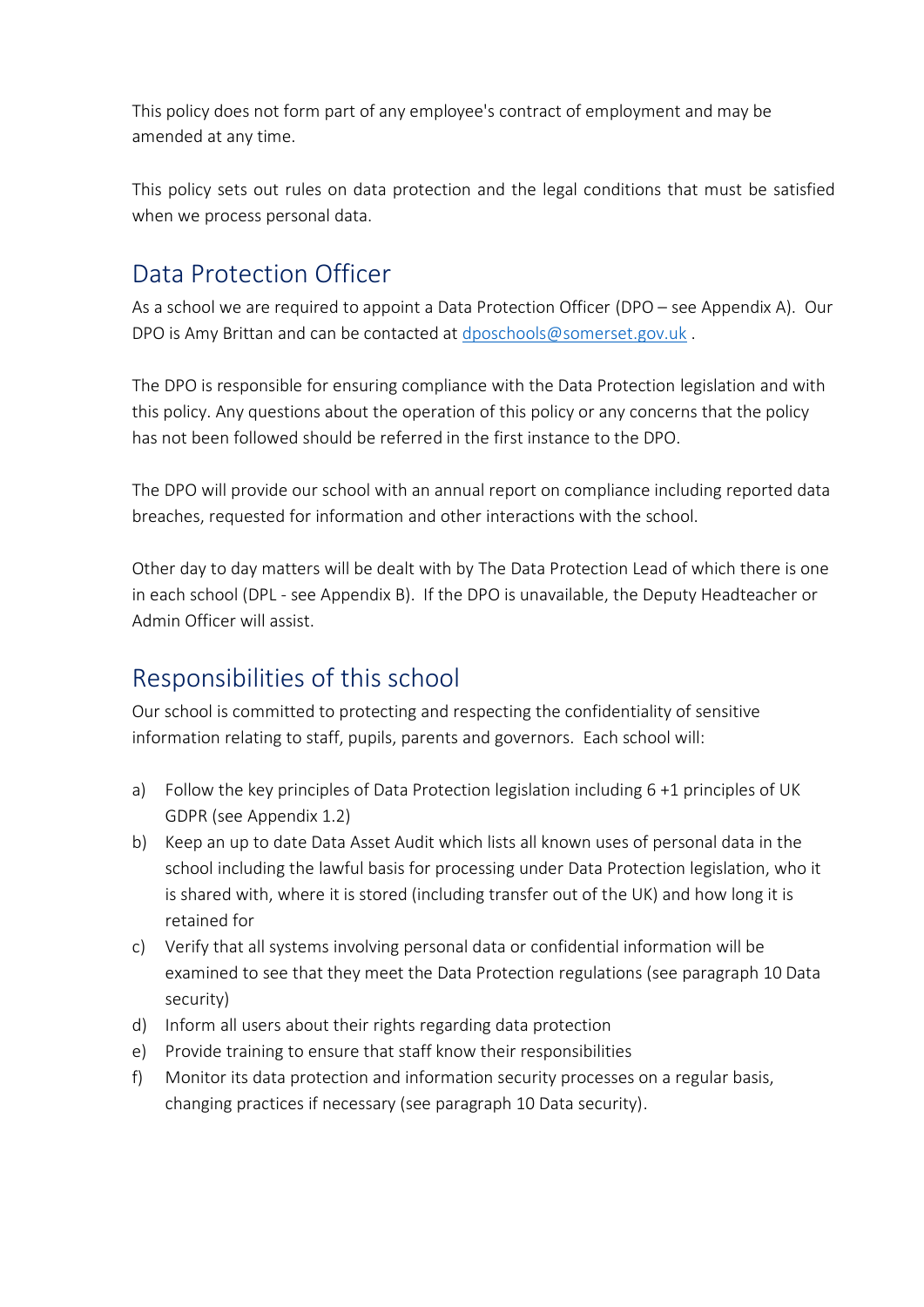#### Responsibilities of Staff, Governors and Volunteers

All staff, governors and volunteers are responsible for checking that any information they provide to the school is accurate and up to date.

All staff are responsible for ensuring that any personal data they use in the process of completing their role:

- a) Is not in the view of others who do not have the authority to view the data
- b) Is kept securely in a locked cabinet when not being used
- c) Is stored on a password protected local hard or network drive
- d) If on a school PC or laptop, the device is locked when the staff member is out of the room
- e) That passwords for school systems are not shared with other staff members or students
- f) If kept on a removable storage device (e.g. Laptop, tablet, USB memory stick) approved by the school and is password protected and encrypted. The data held on these devices must be backed up regularly which is the responsibility of the individual
- g) Is not disclosed to any unauthorised third party (this includes verbal disclosures of confidential information)
- h) Is assessed and approved by the senior leadership team or the dpl with advice from the dpo (see privacy impact assessment from Appendix D) if used within an app, webservice or other application.

Staff should follow the security measures set out in Data security paragraph.

Staff will report any loss, theft or mishandling of personal data promptly to the Data Protection Lead.

Staff should note that unauthorised disclosure or transgression of the above statements will usually result in a disciplinary or other action.

Staff and Governors should ensure that they use the email address provided by the school only for school related business and communication.

All communication remains the property of the school and may be disclosed as part of a Subject Access Request (see Appendix E)

If using a personal device to access school emails, the staff member/governor will take care not to download any personal information about students or other staff to their personal device, and respond to emails within the email app.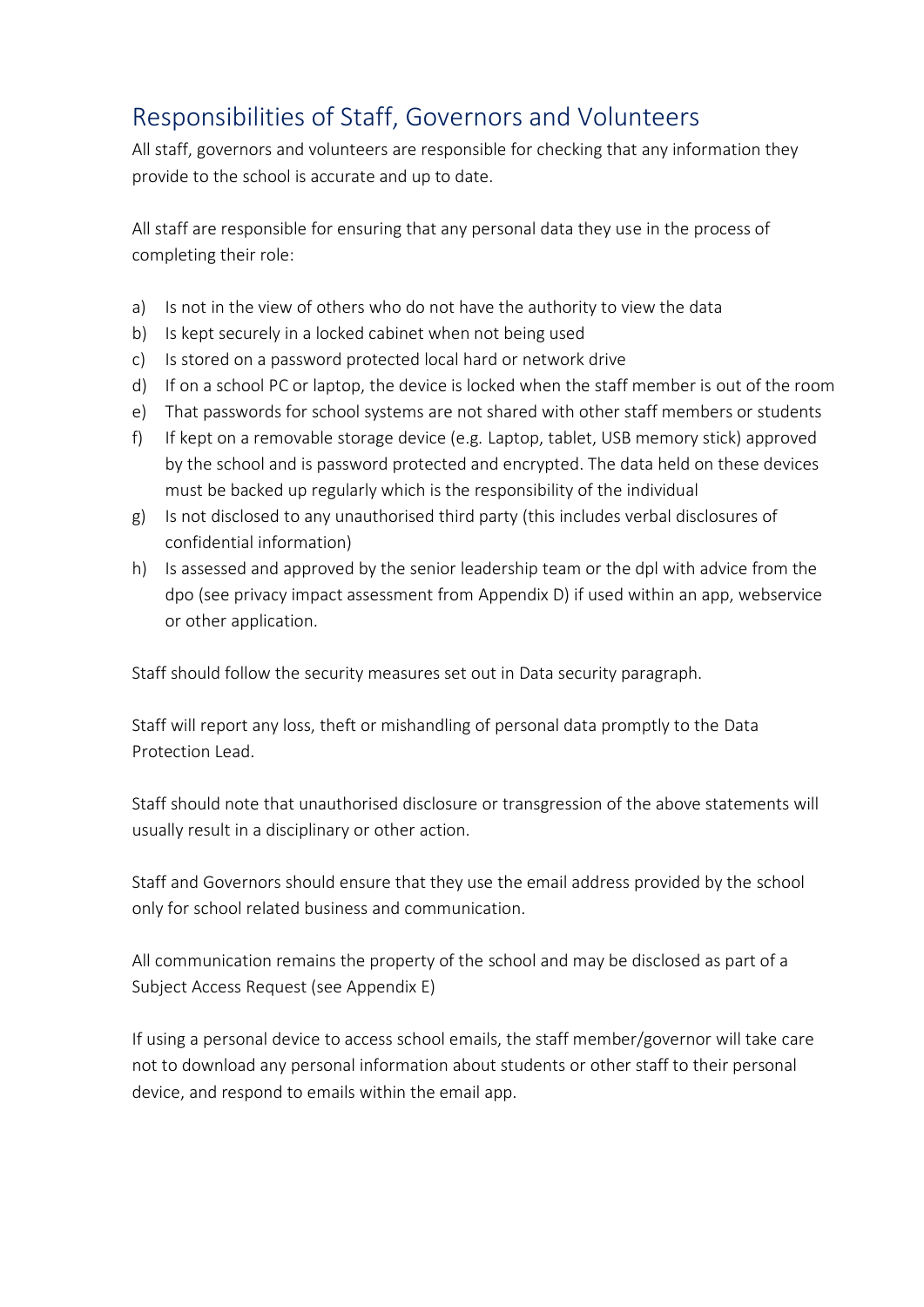Staff and Governors will follow the email retention policy as laid out in Data retention policy including emails paragraph.

When Staff and Governors leave the school, they are required to hand over all personal data belonging to other students or staff. They must not remove any personal data without the permission of the school. Taking personal data with no lawful basis may be a criminal offence.

#### Informing parents/guardians and seeking consent

Our school will inform the parents and carers of the importance of the personal data the school uses and the importance of keeping this up to date. This process will include an annual data collection sheet (with the return of this document being recorded) and reminders to update personal information in newsletters.

Other permissions will also be sought regarding matters of non-statutory use of personal data, such as the use of images and names in publicity materials on induction or when required. The returns to these permissions will be recorded and exemptions communicated to staff.

If consent is required for any other processing of personal data of any data subject (e.g. trip consents) then the school must:

- Inform the data subject of exactly what we intend to do with their personal data
- Inform the data subject of how they can withdraw their consent
- Any consent must be freely given, which means that we cannot make the provision of any goods or services or other matter conditional on a data subject giving their consent.

The DPO must always be consulted in relation to any consent form before consent is obtained.

A record must always be kept of any consent, including how it was obtained and when.

#### Rights of data subjects

All persons having personal data stored by the school and Trust have the rights to:

- a) obtain confirmation from the school if personal data concerning him or her (or their child) is being processed
- b) Where this is the case, have a copy of the personal data and the following information
	- (i) the purposes of the processing
	- (ii) the third parties that the data will be shared with
	- (iii) the period for which the personal data will be stored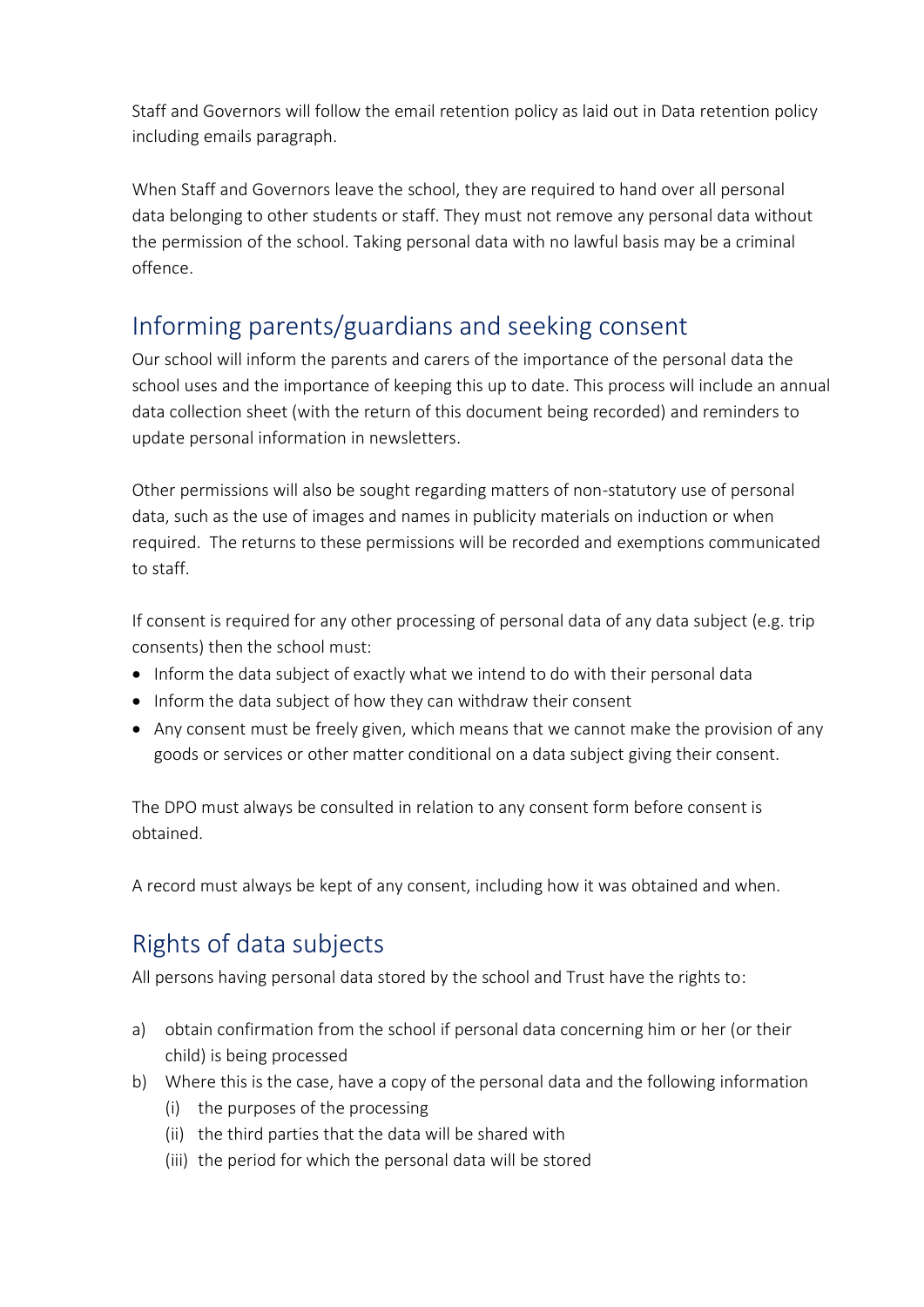- (iv) the existence of the right to request your data from the school to correct, erase or restrict processing of personal data if it can be proved to be incorrectly held
- (v) the right to lodge a complaint with a supervisory authority
- (vi) where the personal data is not collected from the data subject, any available information as to its source.
- c) if exemptions are placed on any of the data above, because of safeguarding or other issues, the existence of this data will be declared.

Our school will place on its website Privacy Notices regarding the personal data held about pupils and the reasons for which it is processed. Privacy Notices for workforce and governors will be distributed to data subjects and be held on the school network. Privacy notices for recruitment will be included in information sent out to applicants.

Access to the data is called a Subject Access Request. Any person who wishes to exercise this right (or their parental right) should make a request (which does not need to be in writing) and submit it to the Head teacher or Chair of Directors. The process for dealing with this request is outlined in Appendix E.

Each School aims to comply with requests for access to personal information as quickly as possible and in accordance with advice from the ICO and other professional agencies.

For further information on how the school upholds the rights of the data subject please see Appendix 1.3.

#### Freedom of Information Requests

The local governing body of this school is committed to openness and transparency and this policy sets out the procedures and obligations on the school when a Freedom of Information request is received.

The Freedom of Information Act allows anyone to request recorded information without giving a reason. The request must though state the name and address of the person as well as what information they are seeking. When a request is received this will be considered and the information, if held, will be provided unless one of the exemptions in the Act applies.

Freedom of Information requests are requests from any member of the public about processes, policies and other non-personal information about the school. These requests will always be processed in line with the Freedom of Information Act and balanced against the UK GDPR and Data Protection Act 2018, if the information could identify individuals.

The process for dealing with and recording Freedom of Information requests is given in Appendix F.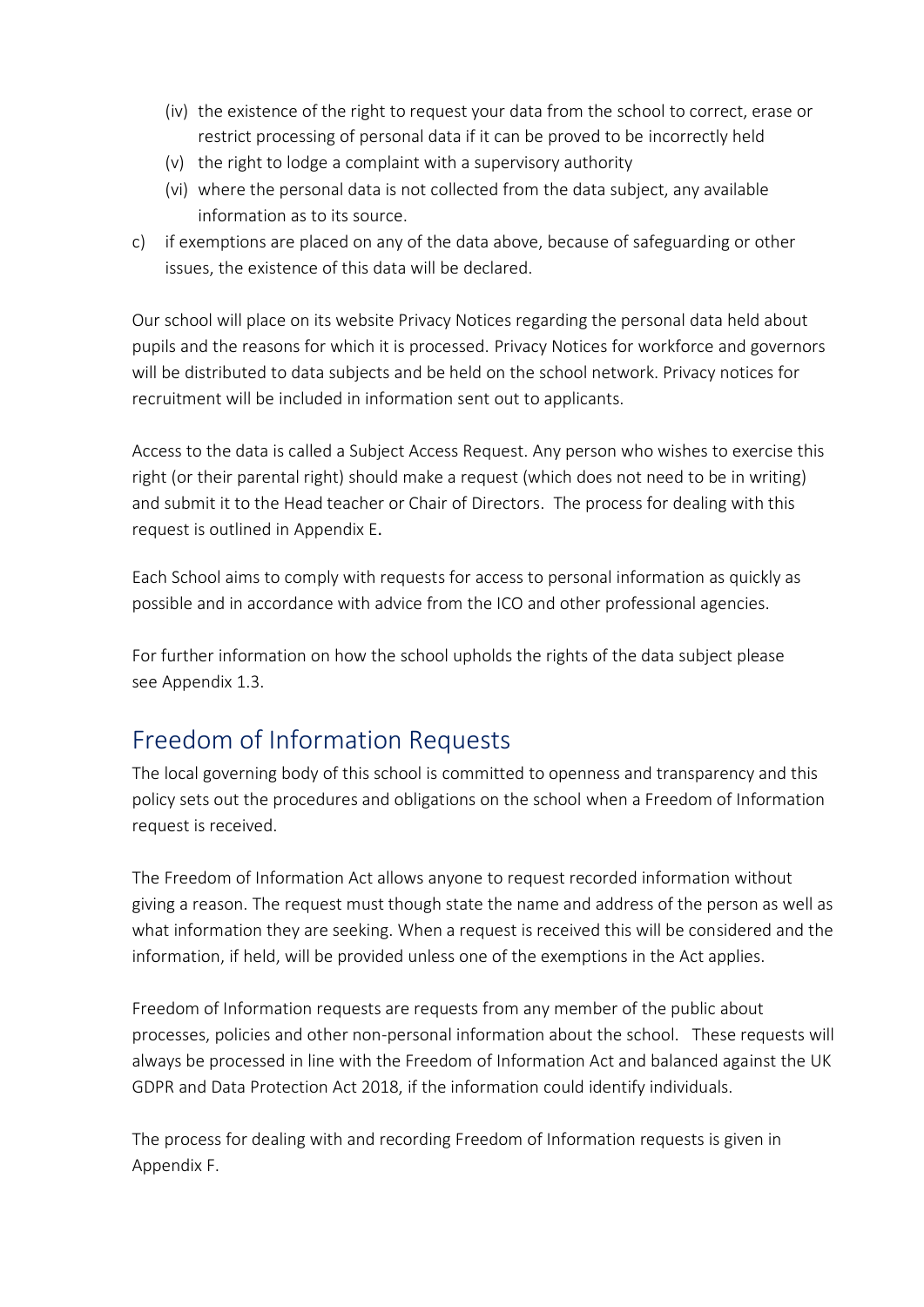Making requests: Requests for information should be made clear and addressed to the Data Protection Officer at [dposchools@somerset.gov.uk](mailto:dposchools@somerset.gov.uk) or directly to the office or headteacher of each school.

Responding to requests: Any request made to our school will be complied with in accordance with the time limits in the Act. For schools, this is 20 school days (i.e. not including weekends, holidays or school closure days) or 60 working days if this is shorter. The school will inform the DPO of the request.

Charges: The school will respond to most requests free of charge, and only charge where significant costs are incurred. The school may choose to charge a fee for complying with requests for information under FOI. The fees will be calculated according to FOI regulations and the person notified of the charge before information is supplied. The school reserve the right to refuse to supply information where the cost of doing so exceeds the statutory maximum.

Exemptions: Whenever a request for information is received it will be reviewed with consideration given to whether one of the exemptions set out in the Act applies. Common exemptions include the data protection of others, confidentiality, the request going beyond the costs limit and prejudice being caused to the effective conduct of public affairs. There are other exemptions that may also be relevant. Where an exemption is being relied on to prevent disclosure of information, we would inform you that this is the case in our refusal notice.

Publication scheme: The school has adopted the Information Commissioners' model publication scheme. To sit alongside this, the school has a guide to an information document which sets out what information the school will make available and how it can be accessed. This Guide can be viewed under the GDPR section of our website.

Complaints: Anyone who has made an FOI request to the school, and who is not happy with the response that has been received, can have an internal review of how their request has been handled. This will be generally carried out by a senior member of staff who was not involved in the initial request response. If a requester wishes to have an internal review, this should be requested within two months of the initial decision being communicated. Once an internal review request is received, we aim to conclude the review and communicate the outcome of this within 20 school days. Following an internal review, if the requester is still not happy with the response, they have the right to complaint to the Information Commissioner's Office.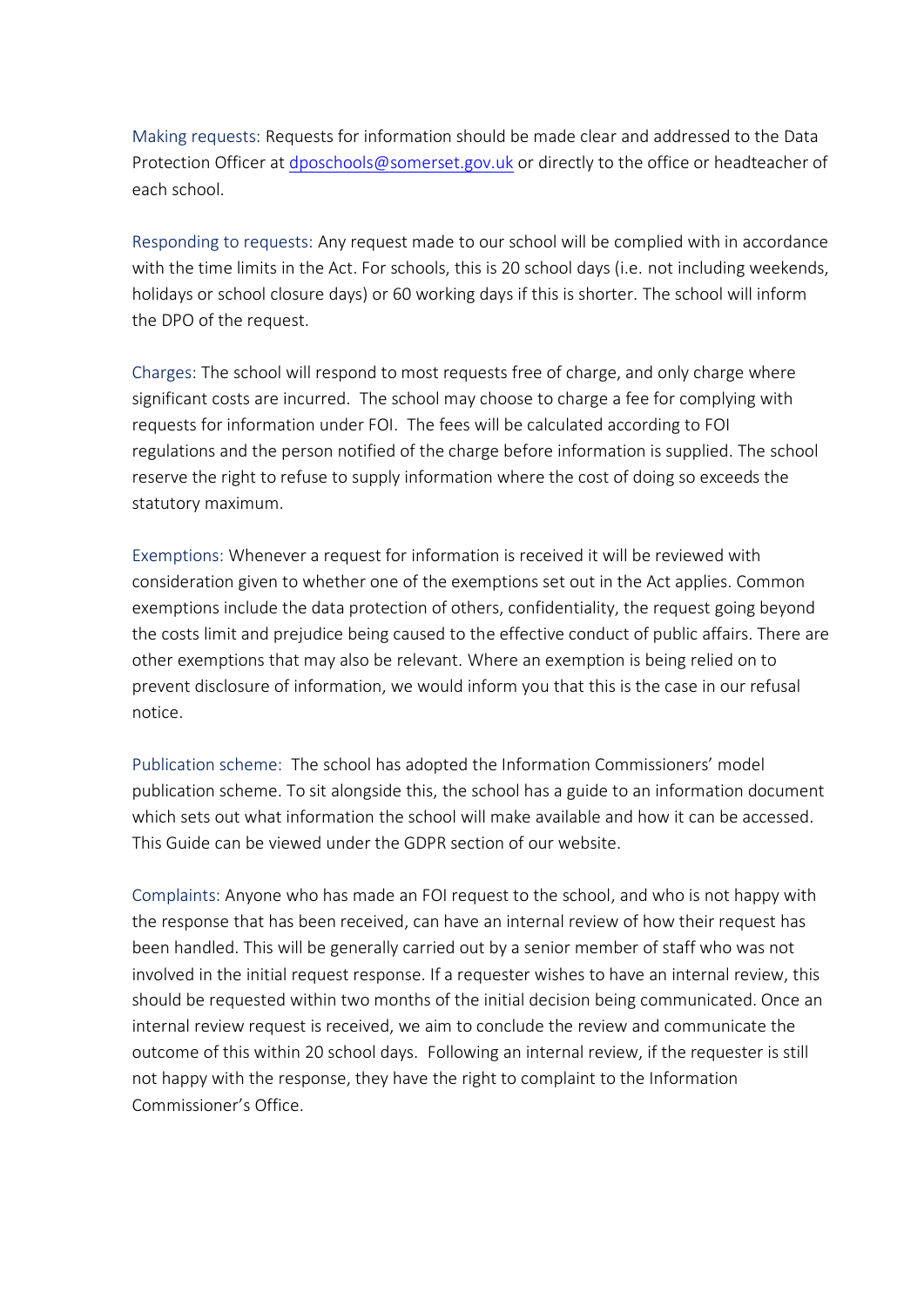#### Data security

We will take appropriate security measures against unlawful or unauthorised processing of personal data, and against the accidental loss of, or damage to, personal data.

We will put in place procedures and technologies to maintain the security of all personal data from the point of collection to the point of destruction. Security procedures include:

Entry controls: Any stranger seen in entry-controlled areas should be reported to the office manager or headteacher.

Staff network and software permissions: Staff will only have the level of permissions required for their role. When staff leave the school all their permissions and accounts will be deleted.

Data walks: The DPL and governor conduct an annual data walk to assess the risk of data loss around the school, including physical security. The record of the walk and findings forms part of our monitoring documentation.

Data on display: All personal data on display has been assessed for risk and minimised where necessary. Consent has been sought for display where we do not have a legal, public interest, or legitimate interest in displaying the personal data.

Secure lockable desks and cupboards: Desks and cupboards should be kept locked if they hold confidential information of any kind, or information which would cause distress or harm if it was disclosed. Student exercise books are not locked away as we have assessed the risk of data loss to be disproportionate to the cost of storage.

Privacy Impact Assessments: In line with Data Protection legislation, the school will carry out a Privacy Impact Assessment when using software or online tools which may, if breached, cause harm to the rights and freedoms of individuals. These risk assessments will be carried out with the support of the DPO (see Appendix D Privacy Impact Assessment) The risk of data being transferred in and out of the UK will also be assessed.

Methods of disposal: Paper documents will be shredded. Digital storage devices will be physically destroyed when they are no longer required. IT assets are disposed of in accordance with the ICO's guidance on the disposal of IT assets.

Data retention: To minimise the risk of data being lost or mishandled, we will not retain data including emails any longer than is required by law or where there is a business need. See Data retention policy paragraph.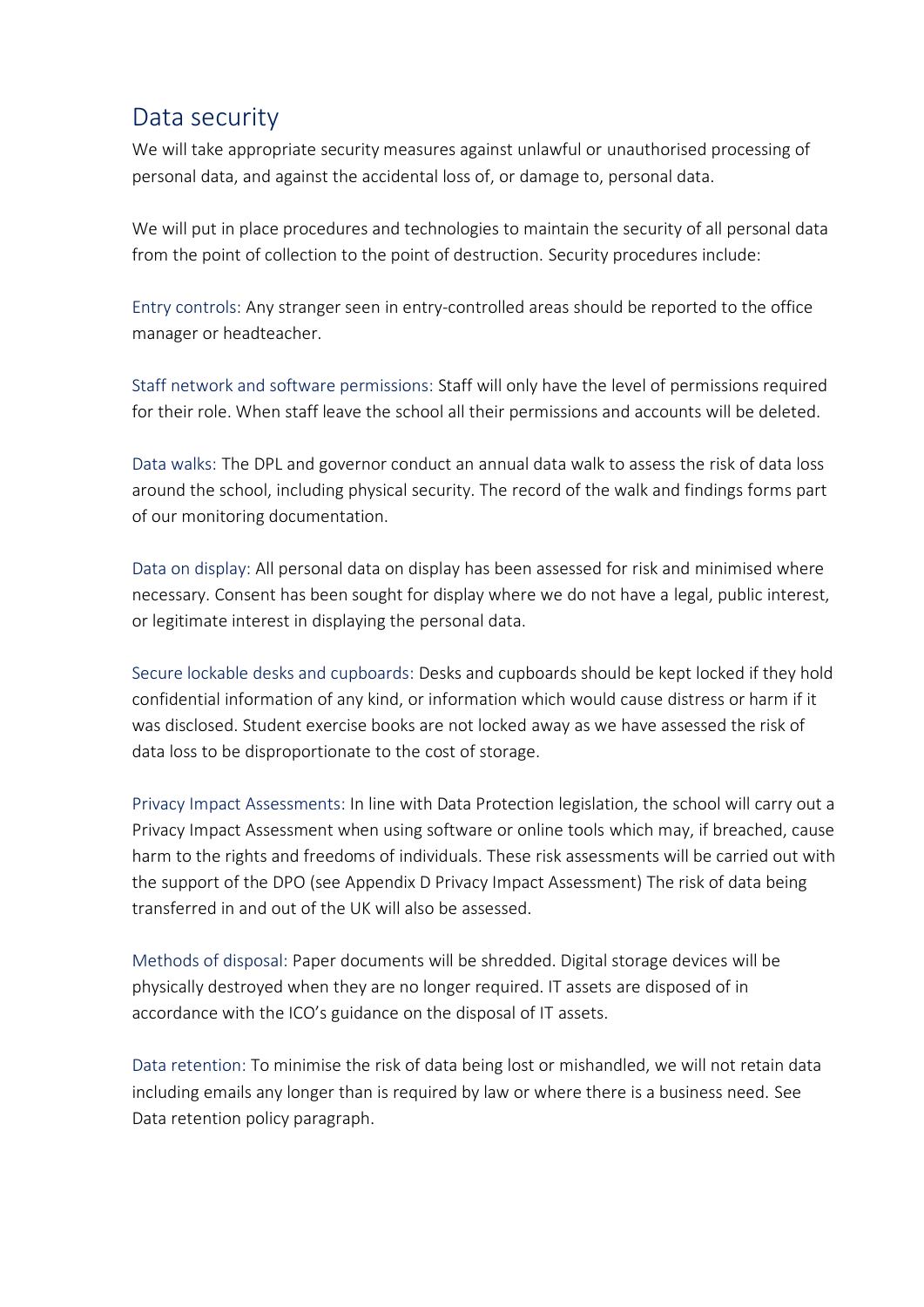Equipment: Staff must ensure that individual monitors do not show confidential information to passers-by and that they log off from their device when it is left unattended.

Working away from the school premises – paper documents: Staff are permitted to take children's work/exercise books and mark books home, ensuring that they are stored safely, e.g. when in transit, car doors to be locked if leaving vehicle. Staff are discouraged to take home documentation such as SEND reports, but on occasion this may be necessary. When necessary, such documentation should be stored securely in folders marked confidential and be stored in closed bags so cannot be seen. e.g. through a car window. All staff are responsible for the safe handling of pupil personal data when taken off-site and any loss or disclosure to third parties must be reported to the school data protection lead as soon as possible.

Working away from the school premises – electronic working: Staff are encouraged to access electronic documents via remote secure home access. When this is not possible, the school provide encrypted data sticks to store any data. If staff are using personal devices e.g. laptops and PCs for school business, care must be taken to ensure that family members or other third parties do not access any information relating to pupils at the school. A personal laptop or PC must have up to date virus protection. If staff believe pupil personal data may have been disclosed to third parties, this must be reported to the school data protection lead as soon as possible.

Document printing: Documents containing personal data must be collected immediately from printers and not left on photocopiers.

#### Specific cybersecurity measures include:

In the event of a cyberattack. Staff must follow the school's procedure e.g. turn off device and inform the school office and do not connect device to the school network until it has been checked by the school technician. If systems are infected, the school will follow the Business Continuity Plan and inform the school's technician and Action Fraud. If personal data has been accessed, disclosed or is irretrievable, the school will follow the Data Breach procedure.

Password security. Staff are prompted to change network passwords at regular intervals and passwords must be complex and not repeated. Staff will be reminded to change their email passwords annually, particularly if they have never changed their password since their account has been created. Passwords will not be shared with any other user.

Admin password security. The school will retain all high-level login details for their systems including administrator passwords for the network, wireless connections, anti-virus, remote learning systems. The login details will be kept securely in the school office.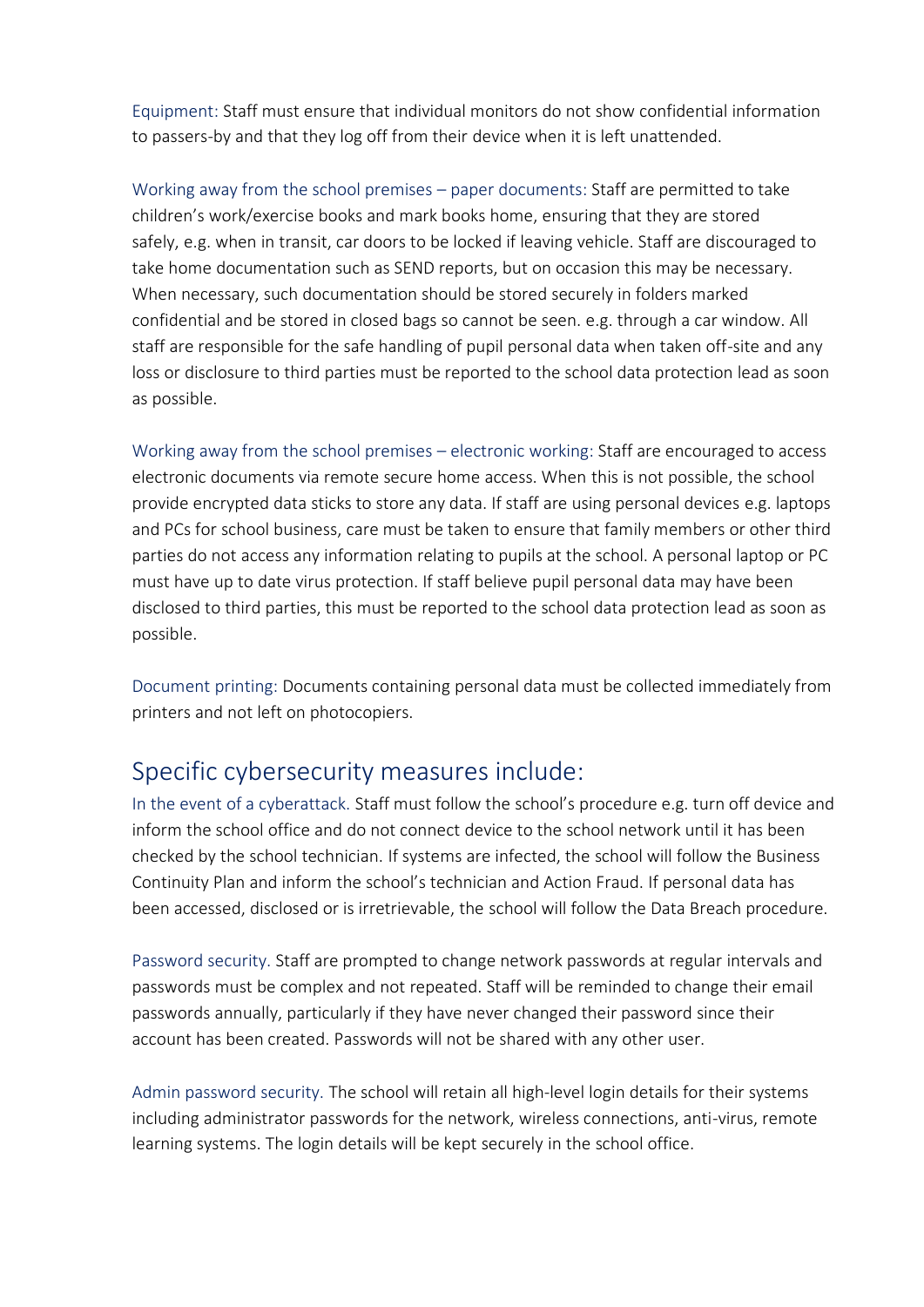Permissions: User access to systems will be regularly reviewed by the school technician and access will be removed or downgraded when no longer required e.g. when a user has left the school. All access will be reviewed annually as part of end of year tasks.

Anti-virus and firewall protection: The school will have appropriate systems in place to protect against cyberattack, ransomware and compromised accounts. This will be annually checked by the school technician.

Encryption: All devices that have access to data attached to the network are fully encrypted in line with current guidance from Schools ICT at Somerset County Council.

Personal devices: Personal devices may connect to the network with SLT permission but in full compliance with the ICT policies and this permission may be withdrawn at any time. The school's technical support will inform the owner/user that if a mobile device connects to the internet connection, then the device's online activity will be monitored and logged by the School's Internet Service Provider.

Back-ups: Information including data in SIMS and the school network drives is backed up remotely at regular intervals determined by the school's technical support. The school technician will carry out annual testing of the back-ups to ensure that information can be restored in the event of the systems being compromised.

Staff cybersecurity training: Staff will complete the [National Cyber Security Centre's online](https://www.ncsc.gov.uk/training/StaySafeOnline_web/index.html#/menu/5f215cc1006d2436a3b6c5e2)  [training module](https://www.ncsc.gov.uk/training/StaySafeOnline_web/index.html#/menu/5f215cc1006d2436a3b6c5e2) to increase awareness of possible risk. This will be part of induction for new staff and a requirement for existing staff.

Acceptable User Policies: Staff and learners will sign and follow the school's appropriate Acceptable Use Policies. The school's technical support will sign and follow the specific AUP for technicians.

Any member of staff found to be in breach of the security measures may be subject to disciplinary action.

#### Data Breaches

If there is a data breach the school will inform the DPO who will then advise on any actions.

Any data breaches will be recorded, comprising the facts relating to the personal data breach, its effects and the remedial action taken as shown in [Appendix G.](#page-27-0)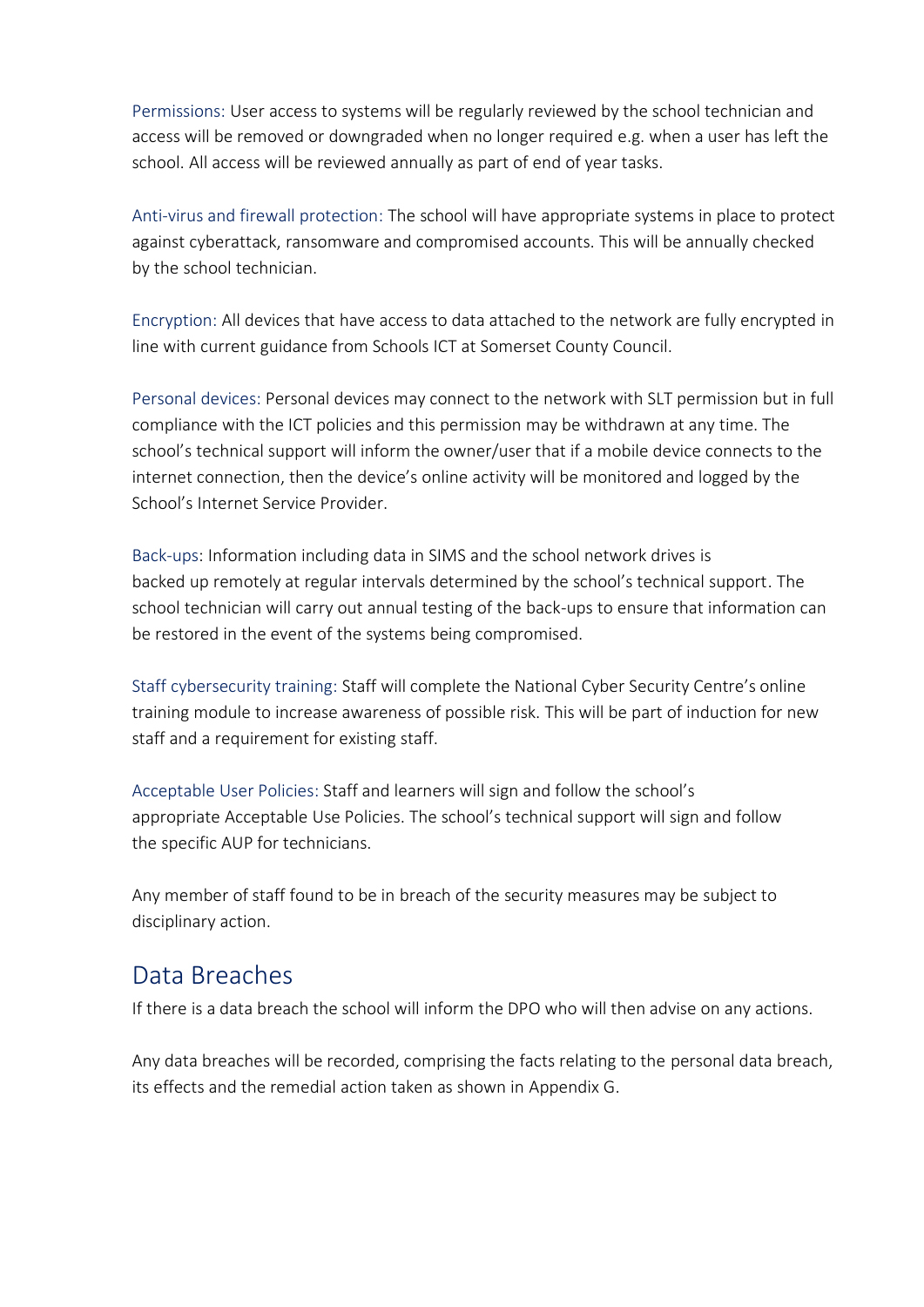If there is judged to be a significant risk to the rights and freedoms of the affected data subject, the school will communicate the breach to the data subjects with the support of the DPO.

In the case of a personal data breach where there is a significant risk of harm to the rights and freedoms of data subjects, the ICO should be informed as soon as possible and within 72 hours of notification. Further investigation of the breach can take place after this notification in line with advice from the DPO and the ICO.

Data breaches are reported using the information found at this webpage: <https://ico.org.uk/for-organisations/report-a-breach/> and [https://ico.org.uk/for](https://ico.org.uk/for-organisations/guide-to-the-general-data-protection-regulation-gdpr/personal-data-breaches/)[organisations/guide-to-the-general-data-protection-regulation-gdpr/personal-data-breaches/](https://ico.org.uk/for-organisations/guide-to-the-general-data-protection-regulation-gdpr/personal-data-breaches/)

When reporting a breach, Data Protection legislation states that you must provide:

- A description of the nature of the personal data breach including, where possible
- The categories and approximate number of individuals concerned
- The categories and approximate number of personal data records concerned
- The name and contact details of the data protection officer or other contact point where more information can be obtained
- A description of the likely consequences of the personal data breach
- A description of the measures taken, or proposed to be taken, to deal with the personal data breach, including, where appropriate, the measures taken to mitigate any possible adverse effects.

#### Data Retention Policy including emails

The school has responsibilities under the Data Protection Principles to keep data only for as long as necessary.

In respect of the length of time that settings should keep the data the school will follow the advice from the IRMS using their Records Management Toolkit for schools.

Emails containing personal information of students or staff members which may be required for learning or safeguarding purposes are attached to the student or staff members SIMS or CPOMS / My Concern / Safeguarding folder and permanently deleted from our email system.

If paper is due to be destroyed it will be shredded either by the school or by a commercial company.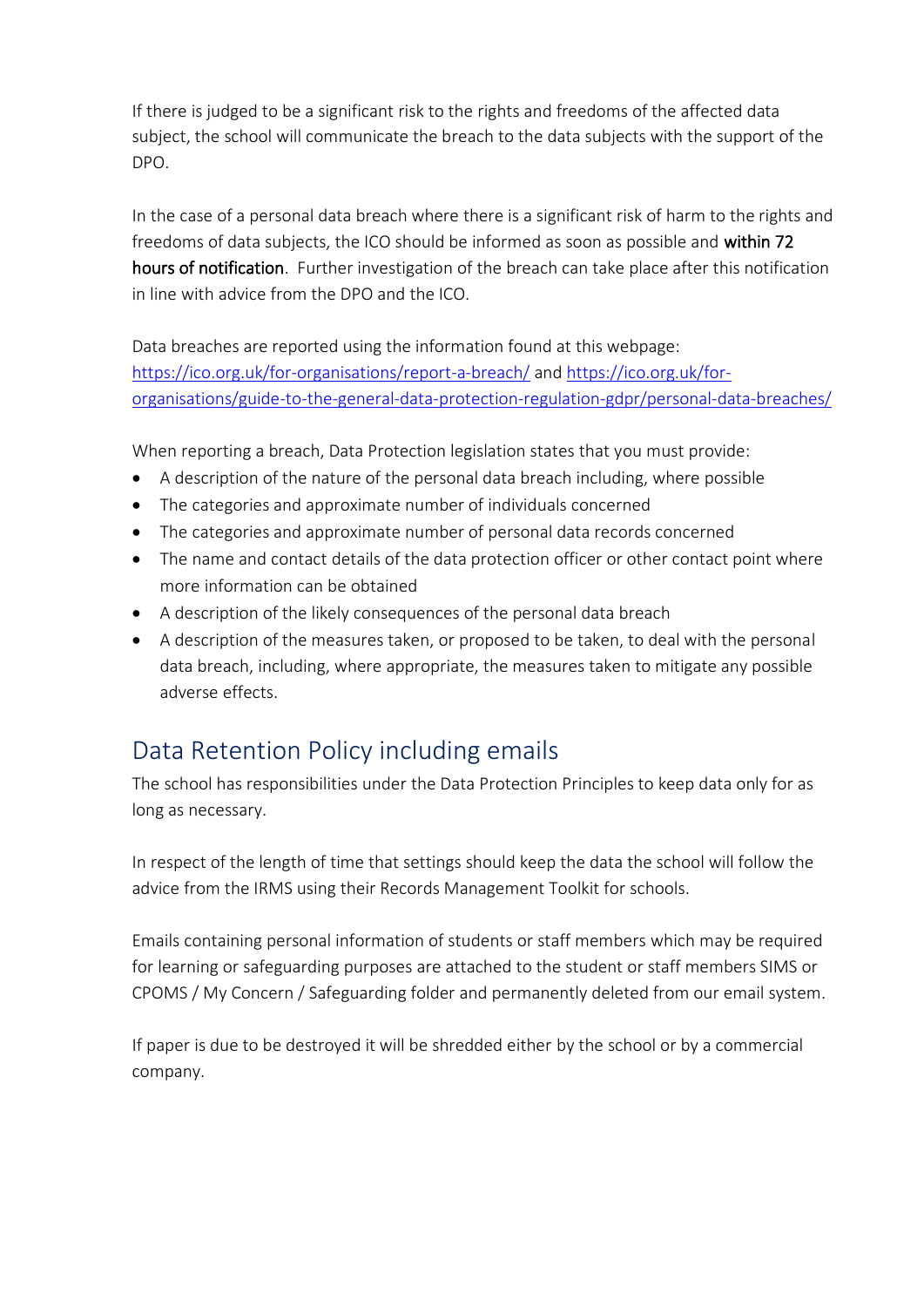If data is held on electronic devices, then these will be deleted in line with the advice from the  $ICO<sup>1</sup>.$ 

A record should be kept of the data destroyed and/or the certificate of destruction issued by a third party.

#### Reporting policy incidents

Any member of staff, parent or other individual who considers that the Policy has not been followed in respect of personal data should raise the matter with the Headteacher or Chairman of Governors.

#### Monitoring and Evaluation

This policy will be monitored and reviewed in line with the school's policy review procedure.

<sup>1</sup> <https://ico.org.uk/for-the-public/online/deleting-your-data/>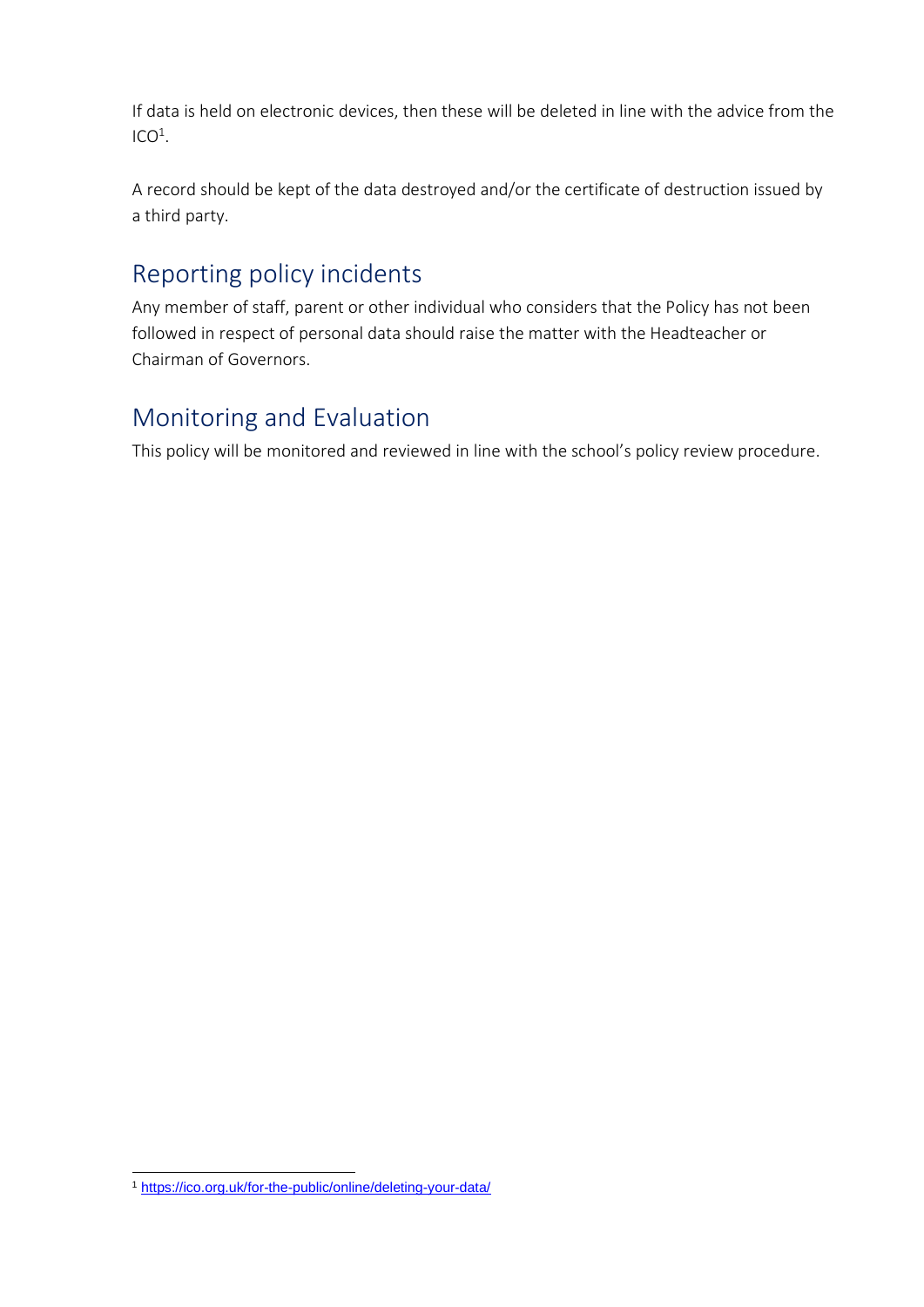## Appendix 1.1: Data Protection terms and definitions

| <b>Term</b> | <b>Definition</b>                                                                |
|-------------|----------------------------------------------------------------------------------|
| Data        | Information which is stored electronically, on a computer, or in certain         |
|             | paper-based filing systems.                                                      |
| Data Asset  | The inventory of all the data processed by the Trust including the lawful basis  |
| Audit       | for processing, who it is shared with, where it is transferred (including out of |
|             | the UK) and how long it is retained for,                                         |
| Data        | For the purpose of this policy include all living individuals about whom we      |
| Subjects    | hold personal data. This includes students, our workforce, staff, and other      |
|             | individuals. A data subject need not be a UK national or resident. All data      |
|             | subjects have legal rights in relation to their personal information.            |
| Personal    | Any information relating to an identified or identifiable living natural person  |
| Data        | (a data subject); an identifiable living natural person is one who can be        |
|             | identified, directly or indirectly, in particular by reference to an identifier  |
|             | such as a name, an identification number, location data, an online identifier    |
|             | or to one or more factors specific to the physical, physiological, genetic,      |
|             | mental, economic, cultural or social identity of that natural person.            |
| Data        | The people who or organisations which determine the purposes for which,          |
| Controllers | and the manner in which, any personal data is processed. They are                |
|             | responsible for establishing practices and policies in line with Data            |
|             | Protection legislation. We are the data controller of all personal data used in  |
|             | our business for our own commercial purposes.                                    |
| Data Users  | Those of our workforce (including governors and volunteers) whose work           |
|             | involves processing personal data. Data users must protect the data they         |
|             | handle in accordance with this data protection policy and any applicable data    |
|             | security procedures at all times.                                                |
| Data        | Any person or organisation that is not a data user that processes personal       |
| Processors  | data on our behalf and on our instructions.                                      |
| Processing  | Any activity that involves use of the data. It includes obtaining, recording or  |
|             | holding the data, or carrying out any operation or set of operations on the      |
|             | data such as collection, recording, organisation, structuring, storage,          |
|             | adaptation or alteration, retrieval, consultation, use, disclosure by            |
|             | transmission, dissemination or otherwise making available, alignment or          |
|             | combination, restriction, erasure or destruction. Processing also includes       |
|             | transferring personal data to third parties.                                     |
| Special     | Information about a person's racial or ethnic origin, political opinions,        |
| Category    | religious or philosophical beliefs, trade union membership, physical or          |
| Personal    | mental health or condition or sexual life, or genetic or biometric data.         |
| Data        |                                                                                  |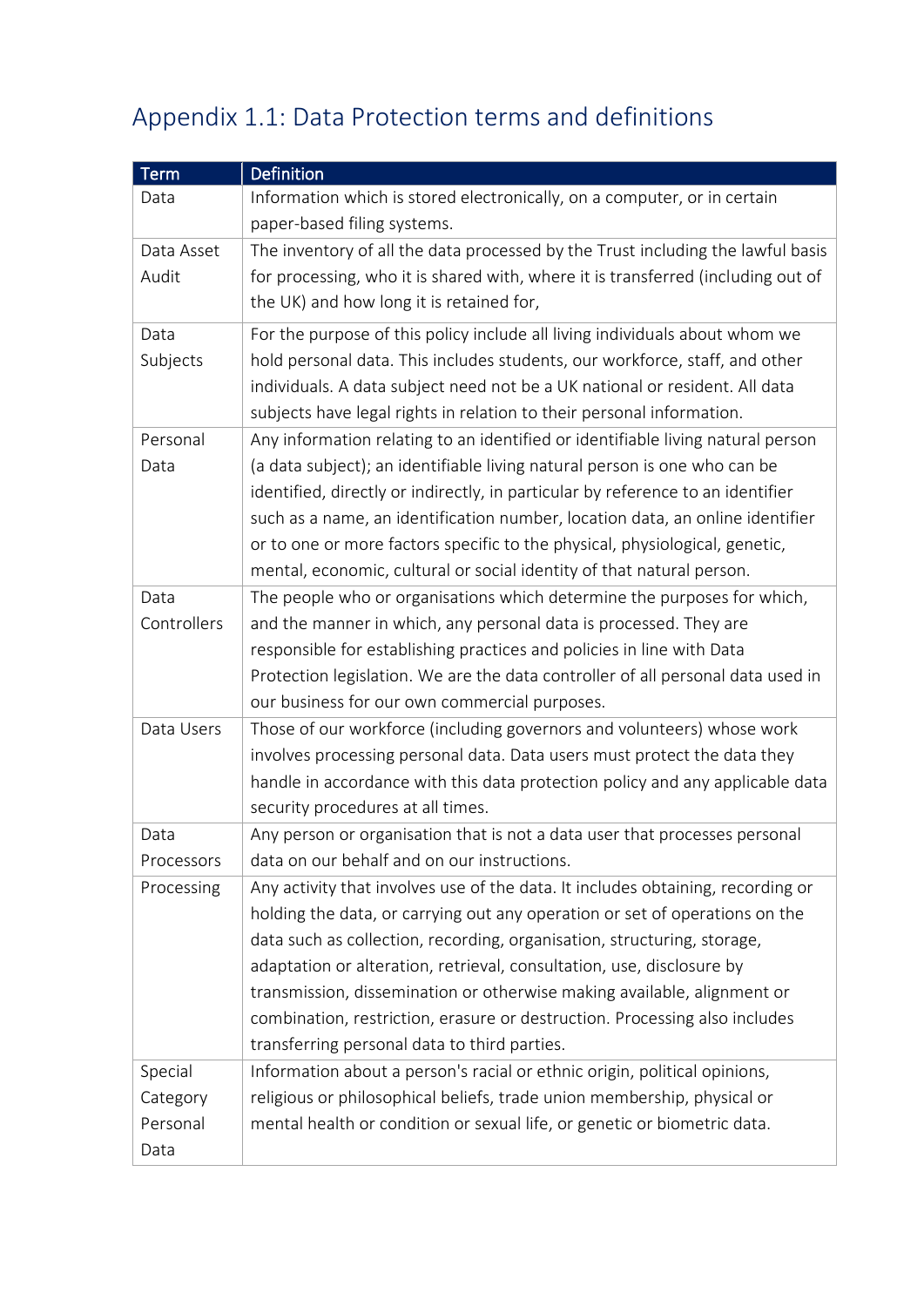## Appendix 1.2: Data Protection principles

Anyone processing personal data must comply with the 7 data protection principles, listed in Article 5 of UK GDPR:

[https://ico.org.uk/for-organisations/guide-to-data-protection/guide-to-the-general-data](https://ico.org.uk/for-organisations/guide-to-data-protection/guide-to-the-general-data-protection-regulation-gdpr/principles/)[protection-regulation-gdpr/principles/](https://ico.org.uk/for-organisations/guide-to-data-protection/guide-to-the-general-data-protection-regulation-gdpr/principles/)

The principles are:

- 1) Lawfulness, fairness and transparency: we have a lawful reason for collecting personal data; we process data in a way that data subjects would consider fair; and we inform all data subjects about what we're collecting
- 2) Purpose limitation: we only use the data for specific purposes
- 3) Data minimisation: we only collect and share the data we need
- 4) Accuracy: we make sure that the data is accurate (or make reasonable and proportionate efforts to do this)
- 5) Storage limitation: we don't keep data longer than is necessary
- 6) Integrity and confidentiality (security): we keep data safe
- 7) Accountability: we must have evidence to show that we have complied with the principles above

Personal data must also:

- Be processed in line with data subjects' rights (see Appendix 1.3)
- not be transferred to people or organisations situated in other countries without adequate protection.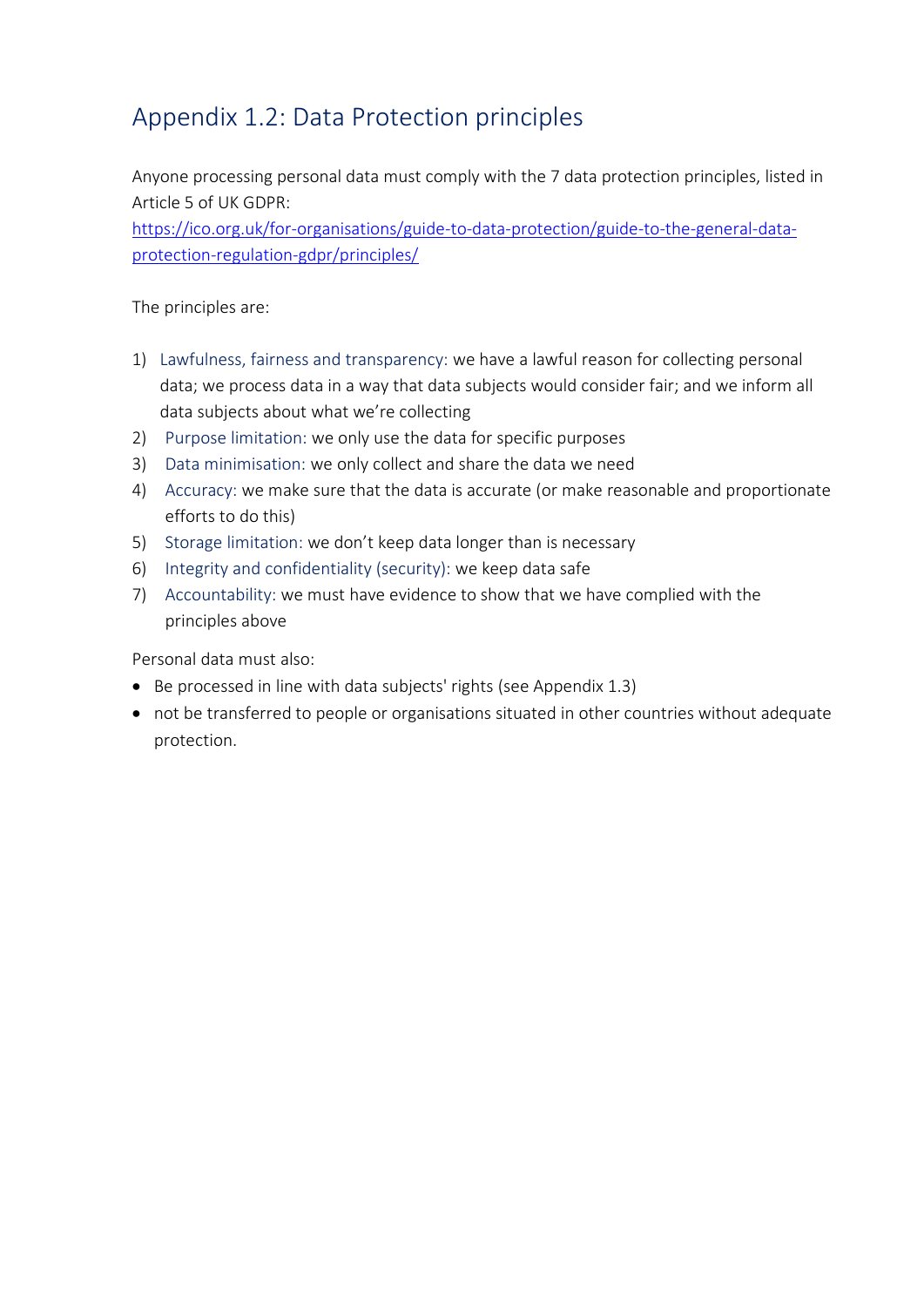## Appendix 1.3: Rights of the data subject and how we uphold them

- 1. The right to be informed: Data subjects are informed of how we process their personal data through Privacy Notices.
- 2. The right of access: Data subjects may request access to all personal data we hold about them. Such requests will be considered in line with the school's Subject Access Request Procedure.
- 3. The right to rectification: If a data subject informs the school that personal data held about them is inaccurate or incomplete then we will consider that request and provide a response within one month. If we consider the issue to be too complex to resolve within that period then we may extend the response period by a further two months. If this is necessary, then we will inform the data subject within one month of their request that this is the case. We may determine that any changes proposed by the data subject should not be made. If this is the case, then we will explain to the data subject why this is the case. In those circumstances we will inform the data subject of their right to complain to the ICO at the time that we inform them of our decision in relation to their request.
- 4. The right to erasure: Data subjects have a right to have personal data about them held by the school erased only in the following circumstances.
	- Where the personal data is no longer necessary for the purpose for which it was originally collected.
	- When a data subject withdraws consent which will apply only where the school is relying on the individuals consent to the processing in the first place.
	- When a data subject objects to the processing and there is no overriding legitimate interest to continue that processing – see above in relation to the right to object.
	- Where the processing of the personal data is otherwise unlawful.
	- When it is necessary to erase the personal data to comply with a legal obligation.
	- If the school offers information society services to a pupil and consent is withdrawn in respect of that pupil in relation to those services.

The school is not required to comply with a request by a data subject to erase their personal data if the processing is taking place:

- to exercise the right of freedom of expression or information
- to comply with a legal obligation for the performance of a task in the public interest or in accordance with the law
- for public health purposes in the public interest
- for archiving purposes in the public interest, research or statistical purposes
- in relation to a legal claim.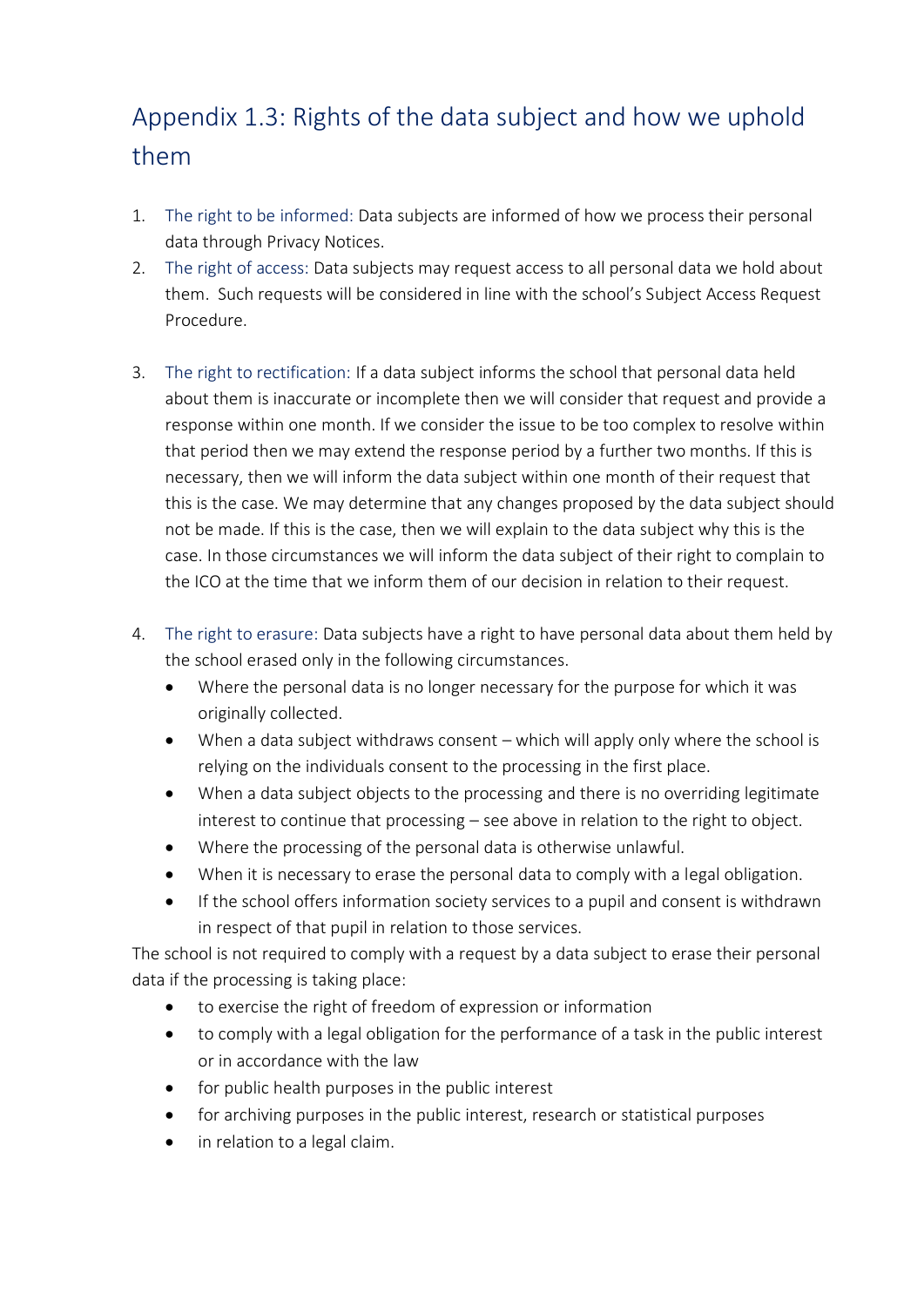If the school has shared the relevant personal data with any other organisation then we will contact those organisations to inform them of any erasure, unless this proves impossible or involves a disproportionate effort. The DPO must be consulted in relation to requests under this right.

5. The right to restrict processing: Data subjects have a right to 'block' or suppress the processing of personal data. This means that the school can continue to hold the personal data but not do anything else with it.

The school must restrict the processing of personal data:

- where it is in the process of considering a request for personal data to be rectified (see above)
- where the school is in the process of considering an objection to processing by a data subject
- where the processing is unlawful, but the data subject has asked the school not to delete the personal data
- where the school no longer needs the personal data but the data subject has asked the school not to delete the personal data because they need it in relation to a legal claim, including any potential claim against the school.
- If the school has shared the relevant personal data with any other organisation then we will contact those organisations to inform them of any restriction, unless this proves impossible or involves a disproportionate effort.

The DPO must be consulted in relation to requests under this right.

- 6. The right to data portability: In limited circumstances a data subject has a right to receive their personal data in a machine-readable format, and to have this transferred to another organisation. If such a request is made, then the DPO must be consulted.
- 7. The right to object: In certain circumstances data subjects may object to us processing their personal data. This right may be exercised in relation to processing that we are undertaking on the basis of a legitimate interest or in pursuit of a statutory function or task carried out in the public interest. An objection to processing does not have to be complied with where the school can demonstrate compelling legitimate grounds which override the rights of the data subject. Such considerations are complex and must always be referred to the DPO upon receipt of the request to exercise this right. In respect of direct marketing any objection to processing must be complied with. The school is not however obliged to comply with a request where the personal data is required in relation to any claim or legal proceedings.
- 8. Rights in relation to automated decision making and profiling: The school will carefully consider whether it takes any decisions about any individuals by automated means. This includes any decisions made solely by automated means, and which has a legal effect in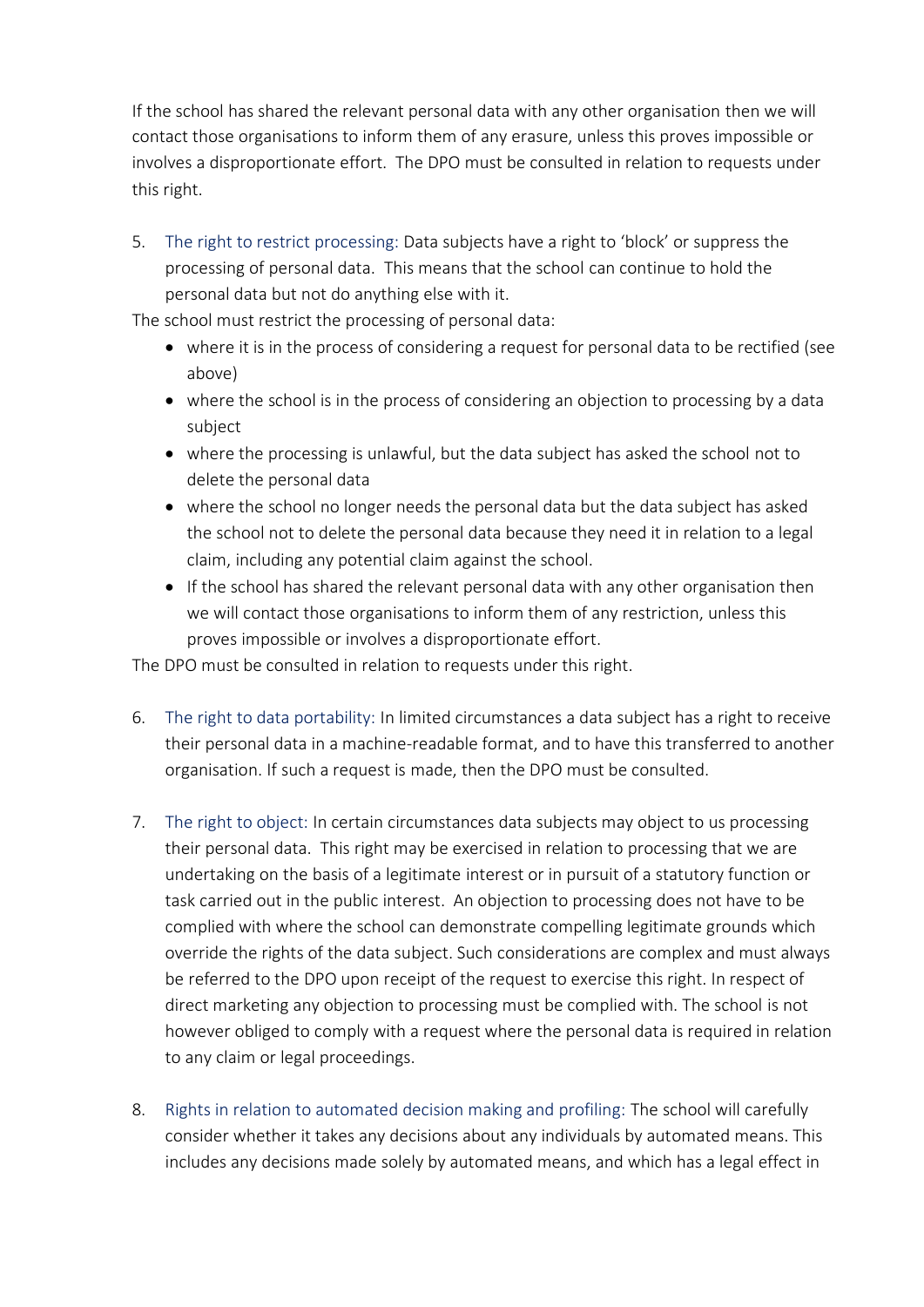relation to the individual. This might include, for example, a decision as to whether to employ an individual. We consider it to be unlikely that this would apply to the school as there is always likely to be an element of human intervention in any decision making. However careful consideration should be given to this issue.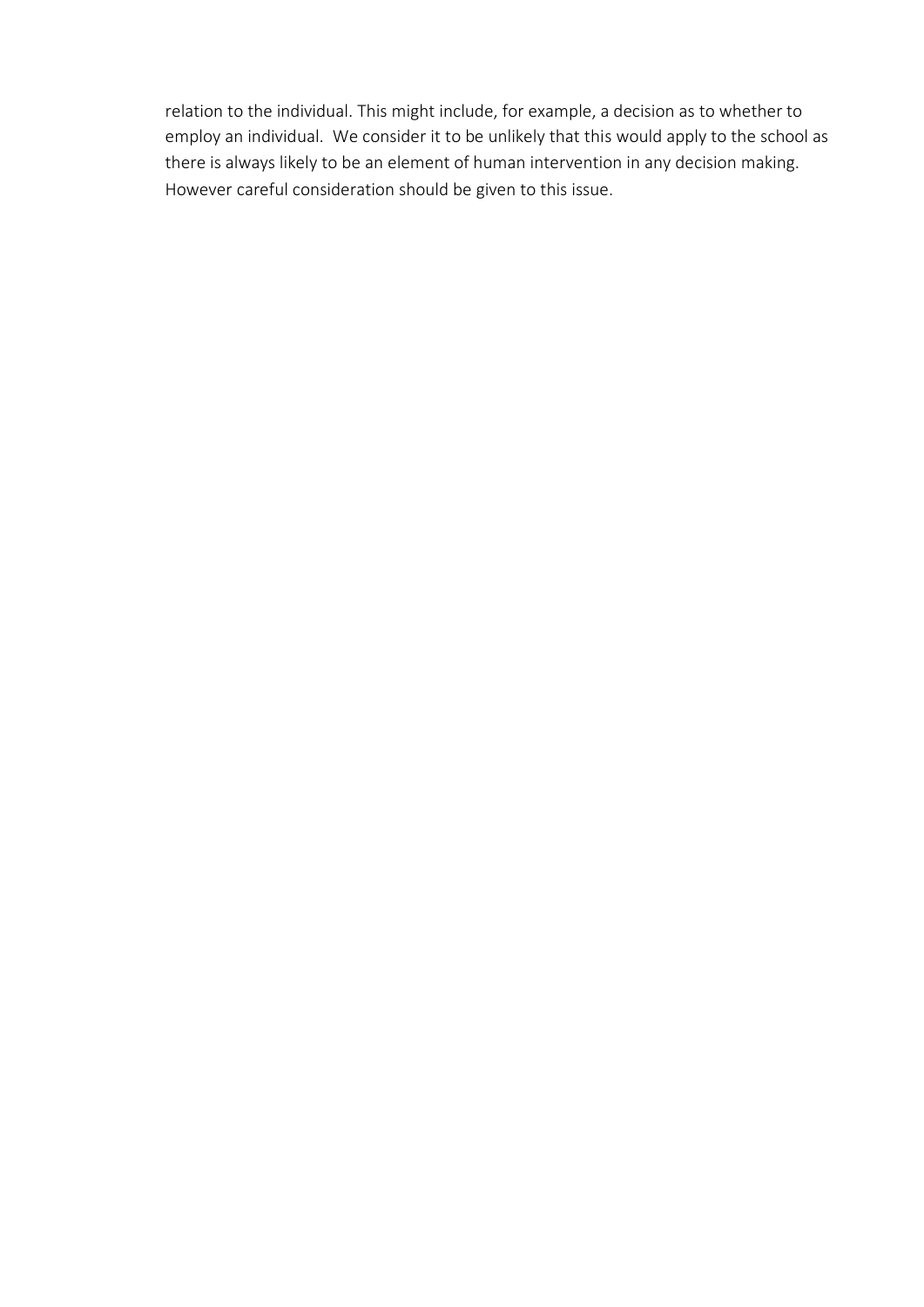## Appendix A – Roles of Data Protection Officer

#### Purpose

The Data Protection Officer (DPO) is responsible for monitoring compliance with current data protection law, and has the knowledge, support and authority to do so effectively. They oversee and verify the school's data protection processes and advise the school on best practice.

Within our school there will be a Data Protection Lead (DPL), who maintains contact with the DPO and is responsible for assisting in monitoring with compliance and verifies the school's data protection practices on a day to day basis.

#### Data Protection Officer Responsibilities

- advise the school about their obligations under the UK GDPR, Data Protection Act 2018 and the Freedom of Information Act.
- support the DPL in developing a joint understanding of the school's processing operations, information systems, data security processes and needs, and administrative rules and procedures;
- assist, in cooperation with the DPL, with the monitoring of the school's compliance with data protection law, by:
	- o collecting information to identify data processing activities;
	- o analysing and checking the compliance of data processing activities;
	- o informing, advising and issuing recommendations to the school;
	- o ensuring they have current and detailed information in data protection issues and changes to the law, attending relevant training as appropriate;
- assist the DPL in making sure that the school's policies are followed, through:
	- o assigning responsibilities to individuals;
	- o awareness-raising activities;
	- o co-ordinating staff training;
	- o conducting internal data protection audits;
- advise on and assist the school with carrying out data protection impact assessments, if necessary;
- act as a contact point for the ICO, assisting and consulting it where necessary, including:
	- o helping the ICO to access documents and information;
	- o seeking advice on data protection issues;
- act as a contact point for individuals whose data is processed (for example, staff, pupils and parents), including:
	- o responding with support from the DPL to subject access requests;
	- o responding with support from the DPL to other requests regarding individuals' rights over their data and how it is used;
- take a risk-based approach to data protection, including: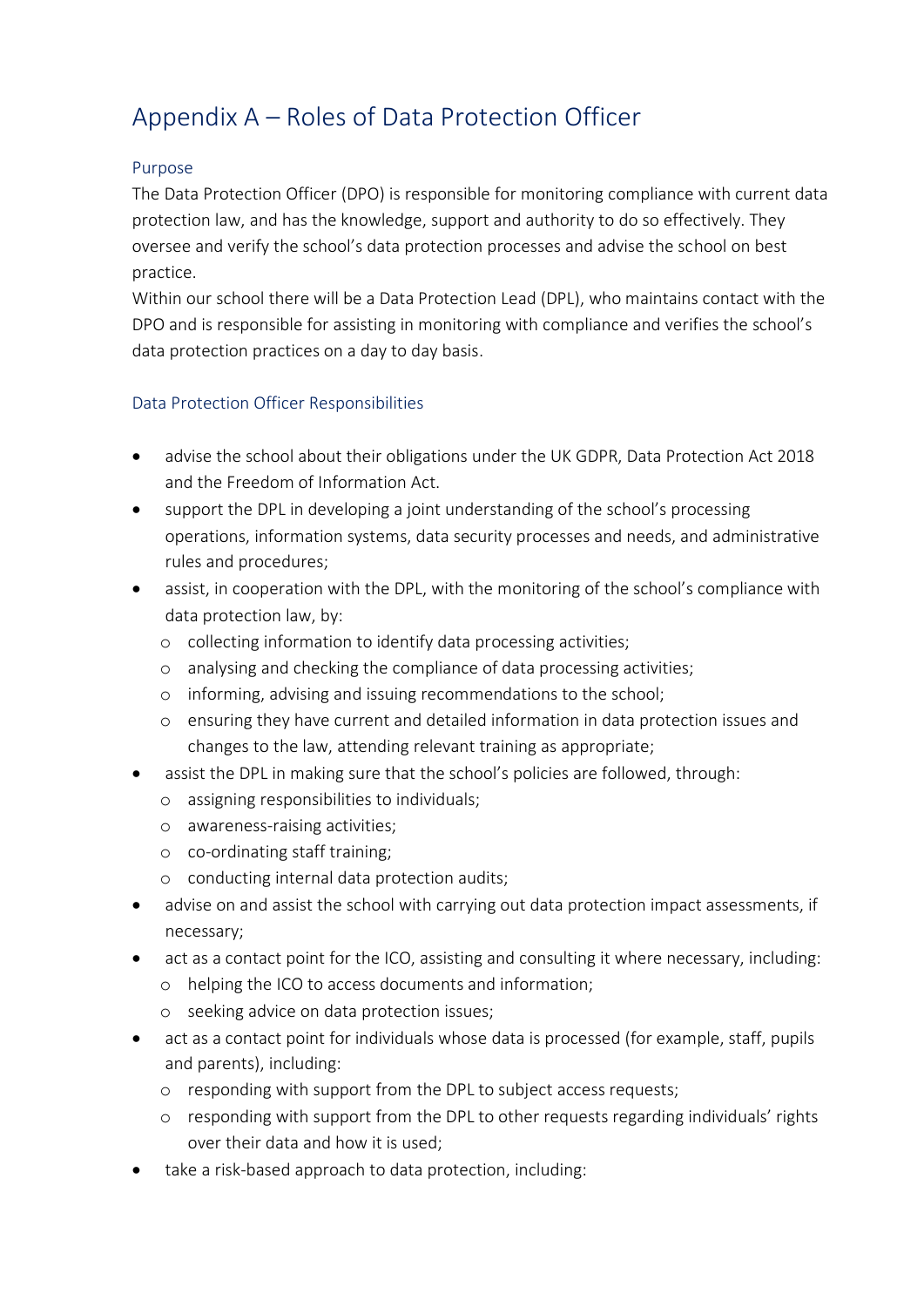- o prioritising the higher-risk areas of data protection and focusing mostly on these
- o advising the school if/when it should conduct an audit, which areas staff need training in, and what the DPO/DPL roles should involve.
- report to the Local Governing Body (LGB) on the school's data protection compliance and associated risks;
- respect and uphold confidentiality, as appropriate and in line with data protection law, in carrying out all duties of the role;
- assist the DPL in maintaining a record of the school's data processing activities;
- work with external stakeholders, such as suppliers or members of the community, on data protection issues;
- working with the DPL in fostering a culture of data protection throughout the school;
- work closely with other departments and services to ensure UK GDPR compliance, such as HR, legal, IT and security;
- work with the Senior Leadership team at the school to ensure UK GDPR compliance;
- assist with any additional tasks necessary to keep the school compliant with data protection law and be successful in the role.

#### Tasks

From these responsibilities, isolated tasks should include:

- providing a model Data Protection Policy and assist in customising it for the school;
- advising on procedures and proformas to allow the Data Protection Policy to be adhered to;
- providing advice on other associated policies and documents;
- providing materials and advice in completing a dynamic Data Asset Audit and assisting in its completion if necessary;
- checking issues with the Data Asset Audit;
- providing training materials to allow the DPL to assist staff in keeping up to date with Data Protection issues;
- acting as the point of contact for SAR and FOI requests and supporting the school to provide the information as required;
- providing a Data Protection Audit on a 3 yearly rota basis and producing a report for the LGB;
- providing telephone and email advice and support;
- providing regional training for the DPL and other staff;
- providing school based on-demand training either as part of the Ed Tech subscription or at cost.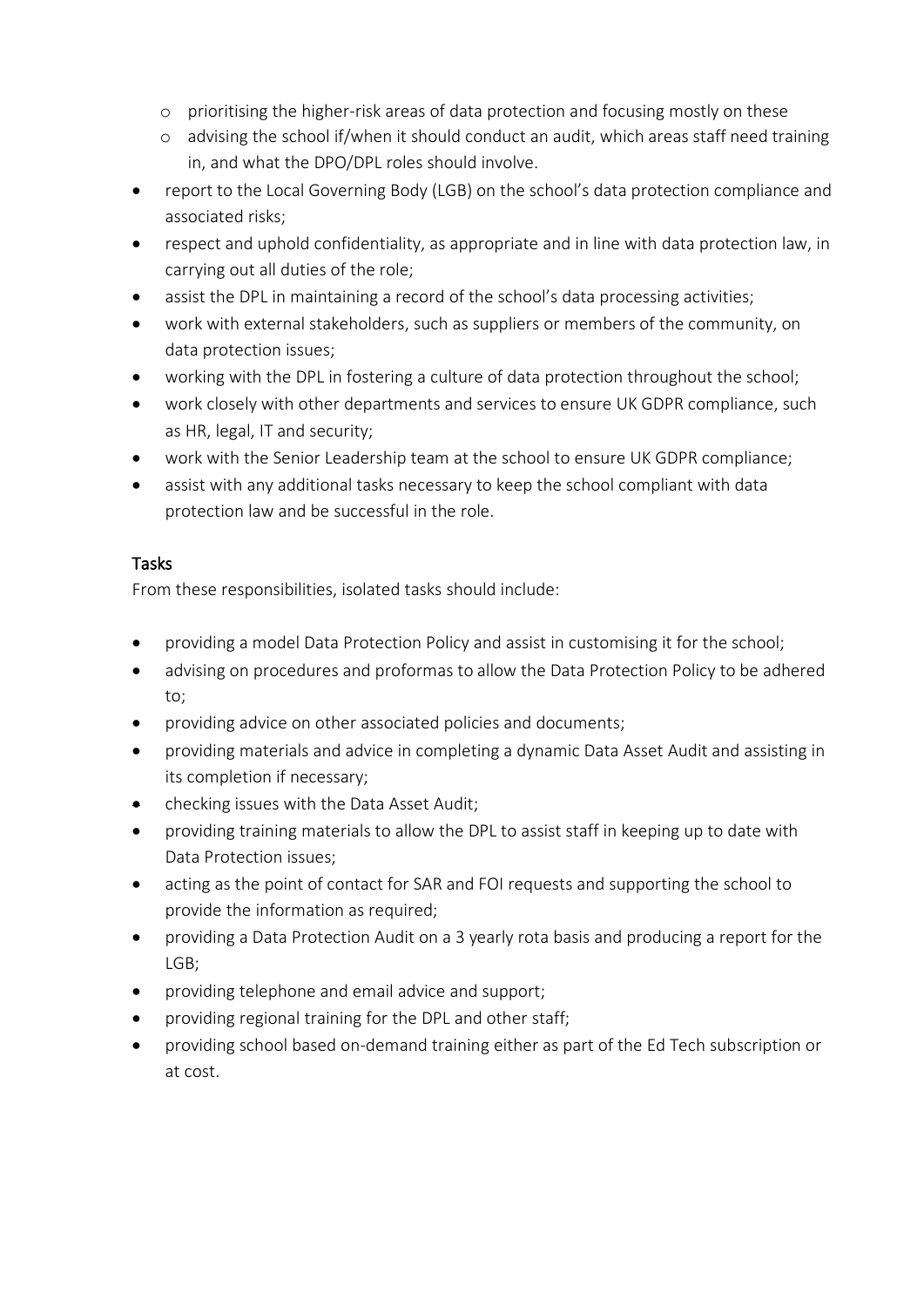## Appendix B – Role of the Data Protection Lead

#### Data Protection Lead Responsibilities

To:

- verify that the school has registered with the ICO;
- support the DPO in advising the school about their obligations under UK GDPR and the Data Protection Act 2018;
- support the DPO in developing an understanding of the school's processing operations, information systems, data security processes and needs, and administrative rules and procedures;
- assist, in cooperation with the DPO, with the monitoring of the school's compliance with data protection law, by:
	- o collecting information to identify data processing activities;
	- o analysing and checking the compliance of data processing activities;
	- o informing, advising and issuing recommendations to the school;
	- o ensuring they have current and detailed information in data protection issues and changes to the law, attending relevant training as appropriate;
- assist the DPO in making sure that the school's policies are followed, through:
	- o assigning responsibilities to individuals;
	- o awareness-raising activities;
	- o co-ordinating staff training;
	- o conducting internal data protection audits;
- act as a contact point for the DPO in supporting individuals whose data is processed (for example, staff, pupils and parents), including:
	- o responding, with support from the DPO, to subject access requests;
	- o responding, with support from the DPO, to other requests regarding individuals' rights over their data and how it is used;
- assist the DPO in maintaining a record of the school's data processing activities providing this on a yearly basis to the DPO;
- assisting the DPO in working with external stakeholders, such as suppliers or members of the community, on data protection issues;
- working with the DPO in fostering a culture of data protection throughout the school;
- work with the Senior Leadership team at the school to ensure UK GDPR compliance;
- assist with any additional tasks necessary to keep the school compliant with data protection law and be successful in the role.

#### Tasks

From these responsibilities, isolated tasks should include: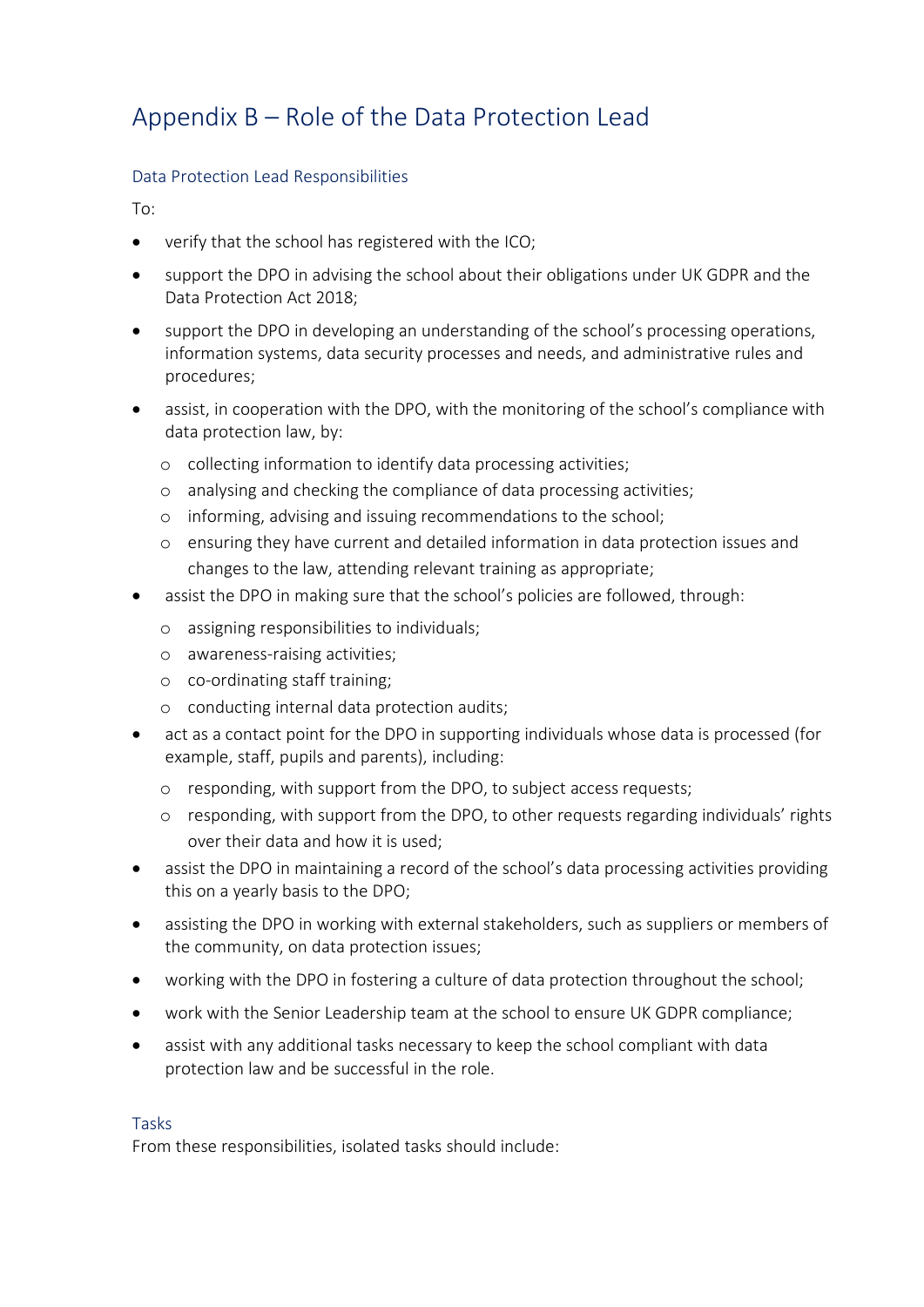- act as the point of contact with the DPO;
- assist in customising the Data Protection Policy for the school;
- advise on procedures and pro formas to allow the Data Protection Policy to be adhered to;
- provide advice on other associated policies and documents;
- providing materials and advice in completing a Data Asset Audit and assisting in its completion if necessary;
- supplying the DPO with the Data Asset Audit on a yearly basis;
- using the training materials provided by the DPO to assist the staff in keeping up to date with Data Protection issues.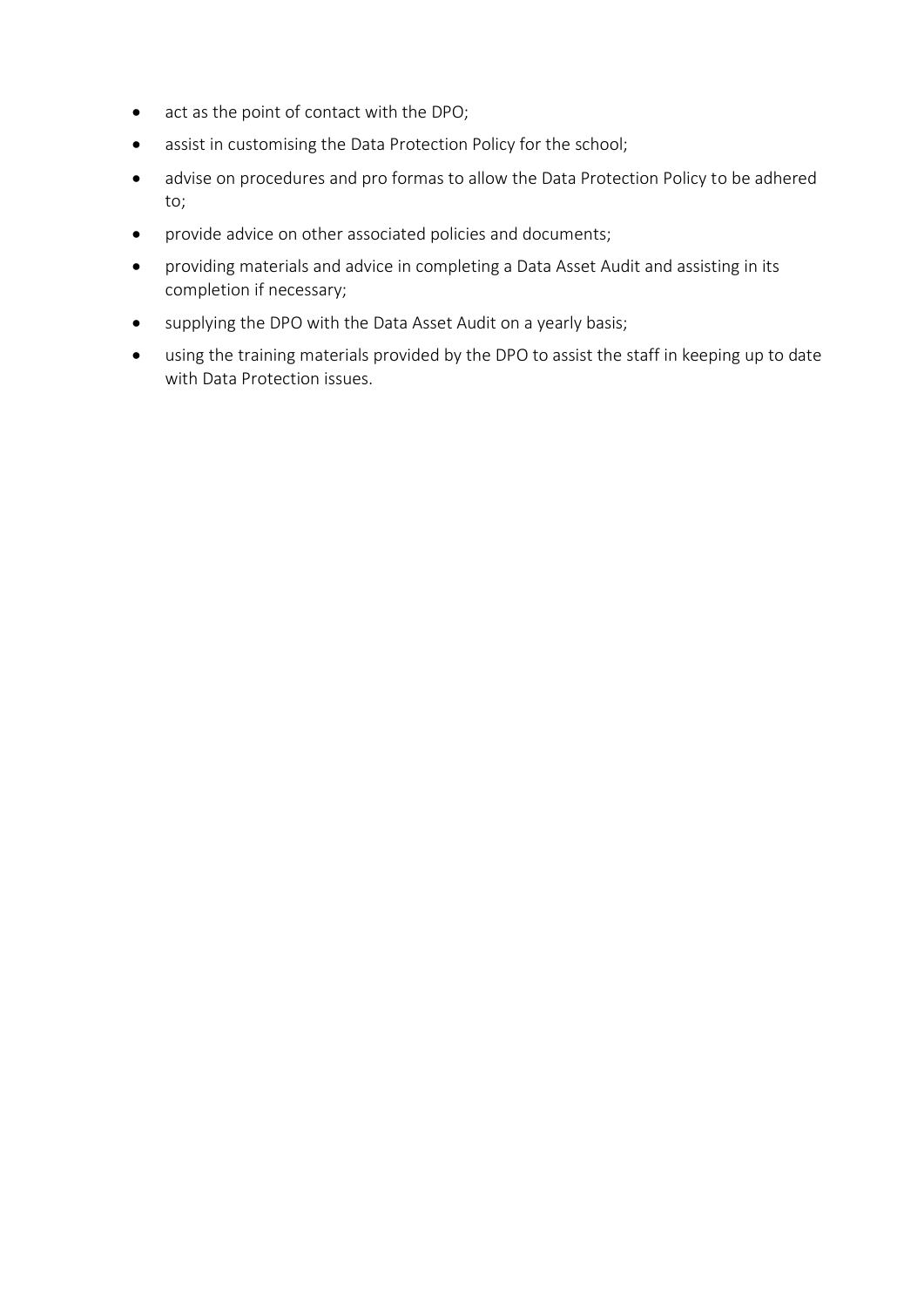#### Appendix D –Privacy Impact Assessment Form

Before the use of any new service that uses personal data, staff should fill in a Privacy Impact Assessment Form.

The Senior Leaders and/or the DPL, with advice from the DPO will then approve the use and the information be placed on the Data Asset Audit.

#### Privacy Impact Assessment Form

Privacy Impact Assessment (PIA) for:

Name of Service/Software/App

#### Data Protection Principles

- processing to be lawful and fair
- purposes of processing be specified, explicit and legitimate
- adequate, relevant and not excessive
- accurate and kept up to date
- kept for no longer than is necessary
- processed in a secure manner

Why we need a Privacy Impact Assessment – screening questions

We need to complete this form because:

- the use involves the collection of new information about individuals;
- the use compels individuals to provide information about themselves;
- the information about individuals will be disclosed to organisations or people who have not previously had routine access to the information;
- we are using information about individuals for a purpose it is not currently used for, or in a way it is not currently used?
- we are using new technology that might be perceived as being privacy intrusive, for example, the use of biometrics or facial recognition;
- the use results in you making decisions or acting against individuals in ways that can have a significant impact on them;
- the information about individuals of a kind particularly likely to raise privacy concerns or expectations, for example, health records, criminal records or other information that people would consider to be private;
- the use requires you to contact individuals in ways that they may find intrusive.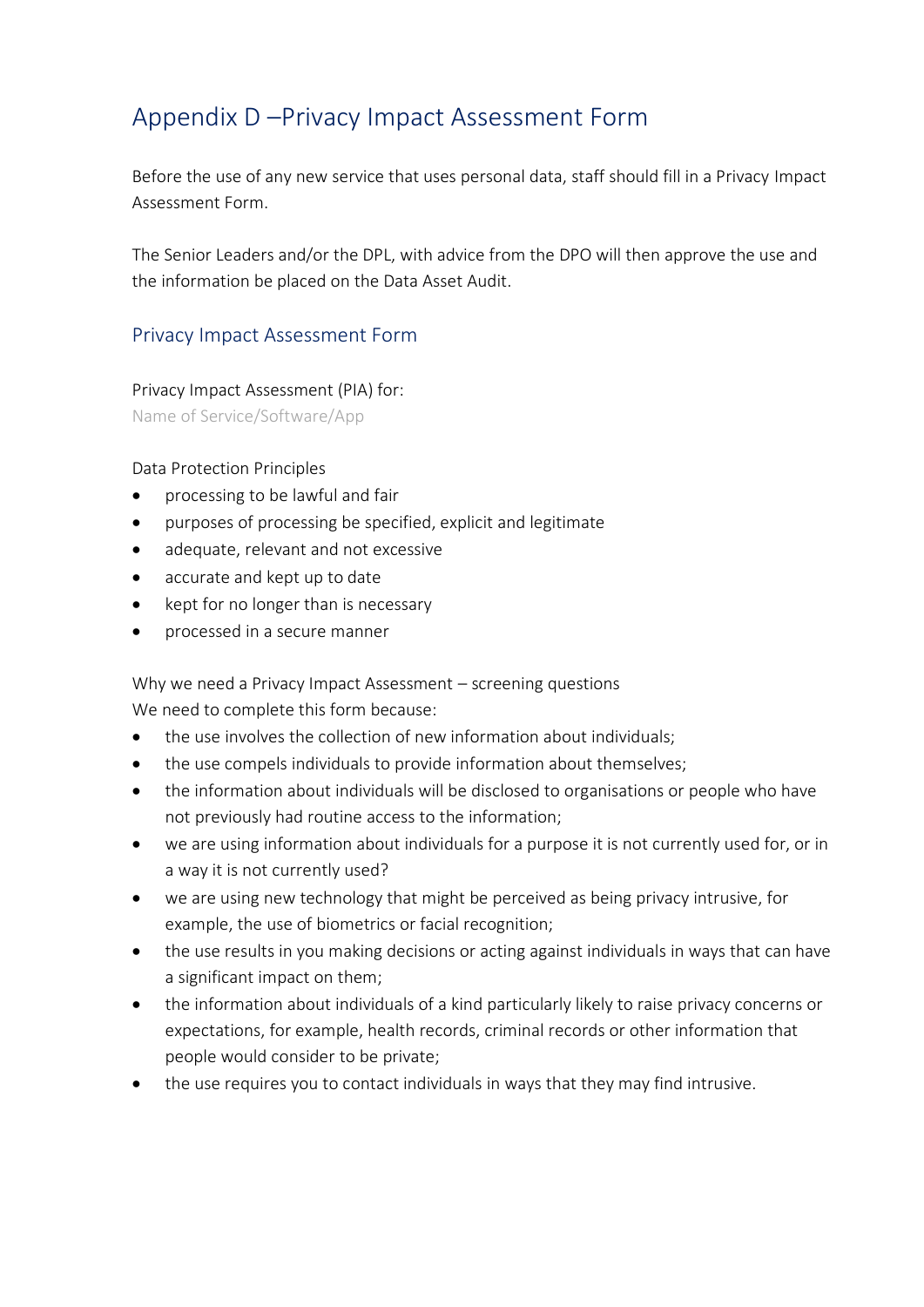## Privacy Impact Assessment form

Describe the service

Describe the data collected and the possible uses of the data

List of data held Collection of data

Possible uses

Identify the privacy, related risks and possible solutions To be discussed with the Data Protection Lead

| Privacy issue | Risk to individuals | <b>DPA Risks</b> | Possible<br>Solutions |
|---------------|---------------------|------------------|-----------------------|
|               |                     |                  |                       |
| 2.            |                     |                  |                       |
| 3.            |                     |                  |                       |
| 4.            |                     |                  |                       |
| 5.            |                     |                  |                       |
| 6.            |                     |                  |                       |

Sign off and notes

| Comments on risks                         | Processes that must be in place         |
|-------------------------------------------|-----------------------------------------|
|                                           |                                         |
|                                           |                                         |
|                                           |                                         |
|                                           |                                         |
| Contact point for future privacy concerns |                                         |
|                                           |                                         |
| Data Protection Officer:                  | lan Gover - dposchools@somerset.gov.uk  |
|                                           |                                         |
| Data Protection Lead:                     | A Person - aperson@educ.somerset.gov.uk |
| Date completed:                           |                                         |
|                                           |                                         |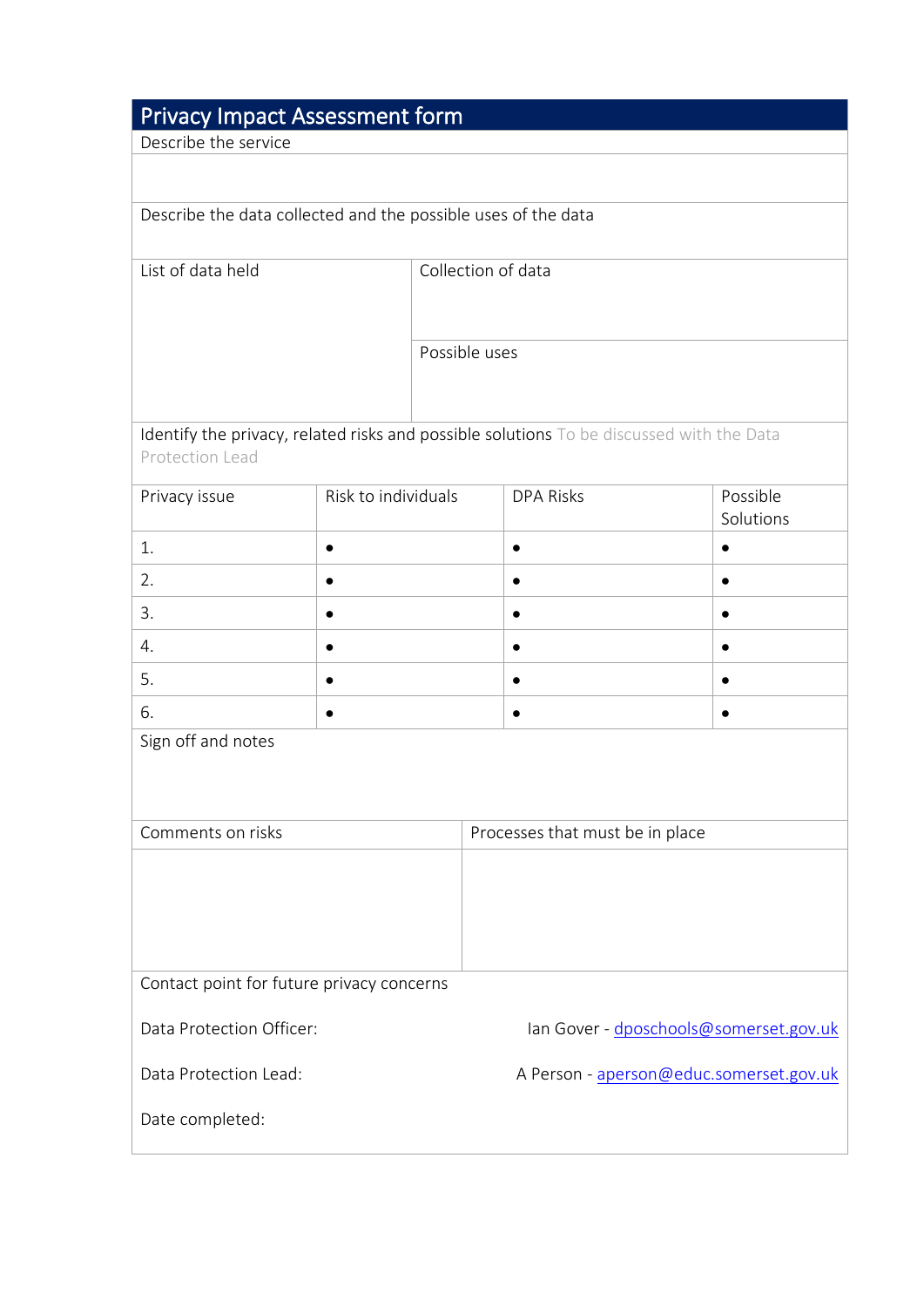#### Appendix E – Process for dealing with Subject Access Requests

On receiving a Subject Access Request or request for change or deletion of data the DPO or school will:

- inform the DPL in the school (and the Head teacher if necessary);
- record the details of the request, updating this record where necessary (see next page);
- reply to the requestor informing receipt of the request asking for clarity if there is confusion about which data is required;
- contact the DPO if clarity on the request is needed or procedure is needed;
- identify the people responsible for gathering the necessary data;
- gather the data indicating a deadline;
- examine the data for redactions making sure there is no 'bleeding' of data;
- ask the requestor for an address and time for delivery.

The whole process should take no longer than 30 calendar days, which can be extended by a further 2 months where the request is complex or where there are numerous requests.

The Subjects Access Requests are held in the School Office.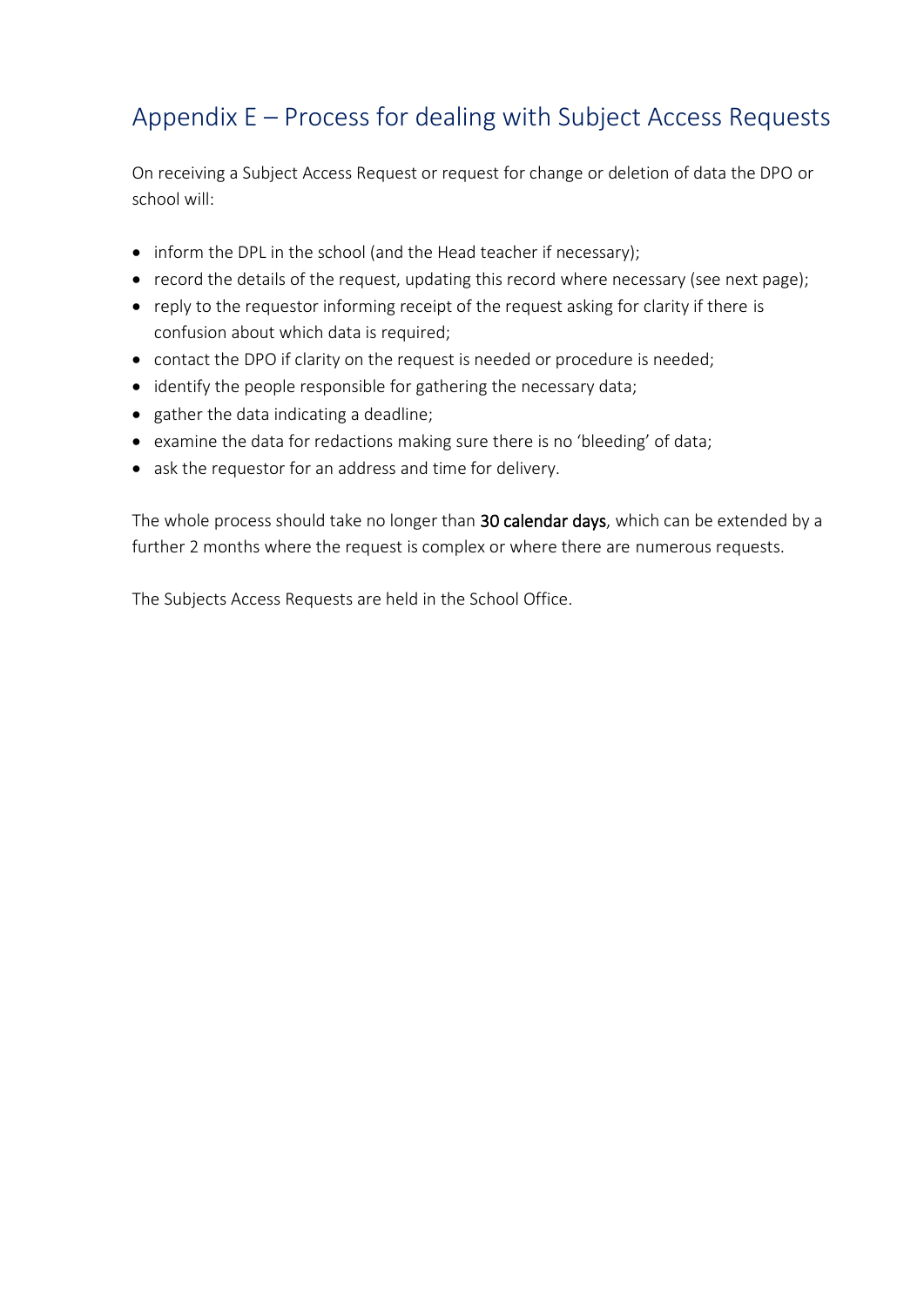| <b>Subject Access Request Record</b> |                                                               |  |  |  |  |
|--------------------------------------|---------------------------------------------------------------|--|--|--|--|
| Name of data subject                 |                                                               |  |  |  |  |
| Name of person making request        |                                                               |  |  |  |  |
| Date request received                |                                                               |  |  |  |  |
| Contact DPO?                         |                                                               |  |  |  |  |
| Date acknowledgement sent            |                                                               |  |  |  |  |
| Person managing request              |                                                               |  |  |  |  |
| Are they entitled to the data?       | If no reply stating reasons and/or ask for proof              |  |  |  |  |
| Do you understand what data          | If no, ask requestor for clarity                              |  |  |  |  |
| they are asking for?                 |                                                               |  |  |  |  |
| Identify the data                    | What data sources, where they are kept                        |  |  |  |  |
|                                      |                                                               |  |  |  |  |
| Collect the data required            | You may need to ask others - state a deadline in your         |  |  |  |  |
|                                      | request.                                                      |  |  |  |  |
| Do you own all the data?             | If no, ask third parties to release external data. If data is |  |  |  |  |
|                                      | supplied by another agency such as Psychology Service,        |  |  |  |  |
|                                      | you do not own the data.                                      |  |  |  |  |
| Do you need to exempt/redact         | If exempting/redacting be clear of your reasons               |  |  |  |  |
| data?                                | Document name, data exempted/redacted, why.                   |  |  |  |  |
| Is the data going to be ready in     | Record delays and reasons.                                    |  |  |  |  |
| time?                                | Communicate with requestor stating reason for delay           |  |  |  |  |
|                                      | and asking if they would like the data you have collected     |  |  |  |  |
|                                      | so far.                                                       |  |  |  |  |
| Create pack                          | Make sure that the data is in an easy to access format:       |  |  |  |  |
|                                      | paper, word, excel etc.                                       |  |  |  |  |
| Inform requestor you have the        | Ask them how they would like it delivered                     |  |  |  |  |
| data                                 |                                                               |  |  |  |  |
| Deliver data                         | Ask for confirmation/special delivery?                        |  |  |  |  |
| Request completed                    |                                                               |  |  |  |  |
|                                      |                                                               |  |  |  |  |
| Signature                            |                                                               |  |  |  |  |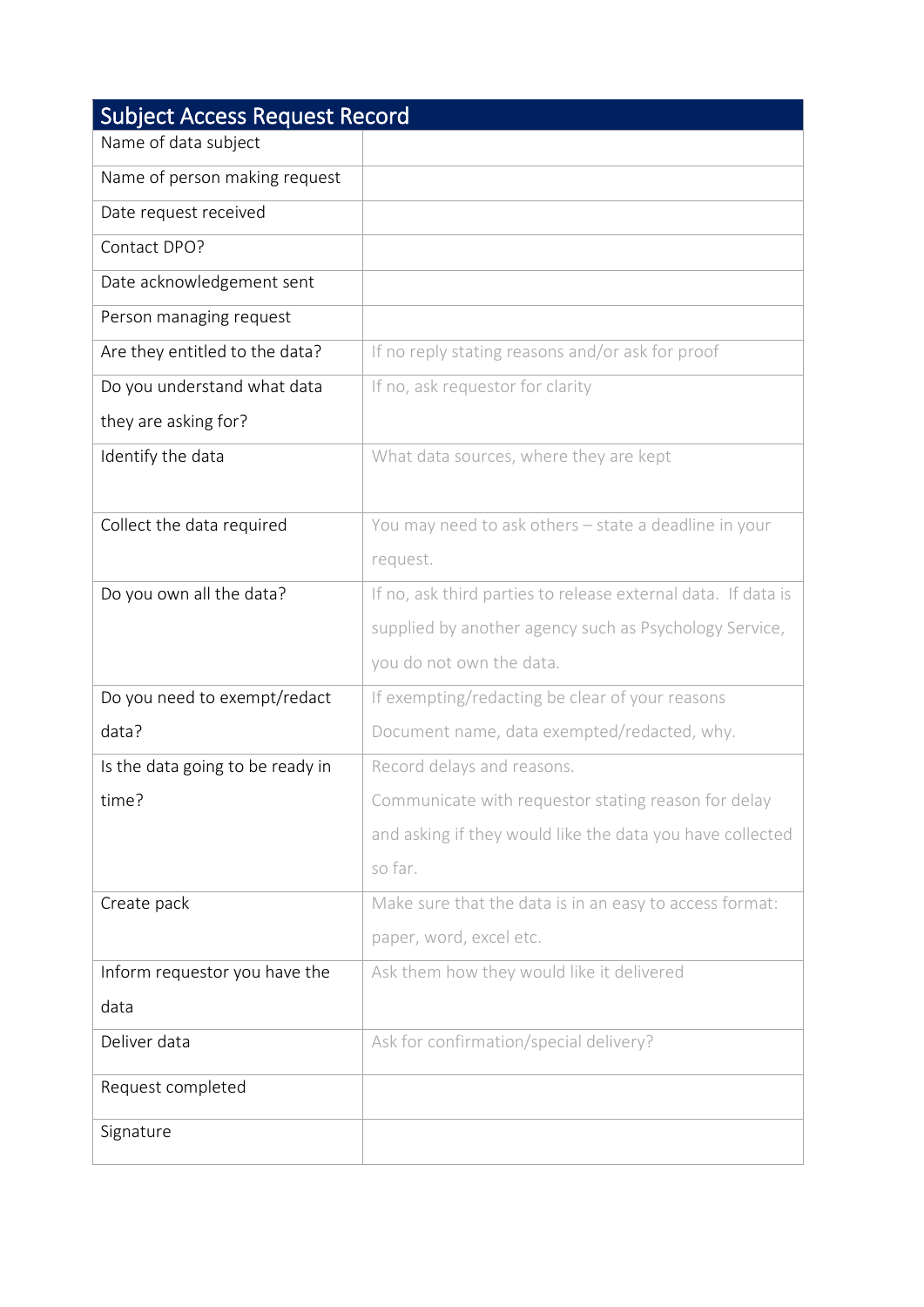## Appendix F – Process for dealing with Freedom of Information Requests

On receiving a Freedom of Information Request, which must be made in writing, the DPO or the school will:

- inform the DPL in the school (and the Head teacher if necessary);
- record the details of the request, updating this record where necessary (see next page);
- reply to the requestor informing receipt of the request asking for clarity if there is confusion about which data is required;
- decide that if the material is already published or falls within an exemption;
- contact the DPO if clarity on the request is needed or procedure is needed;
- if data is not going to be published inform the requestor why this is not being released;
- identify the people responsible for gathering the necessary data;
- gather the data indicating a deadline;
- examine the data for redactions making sure there is no 'bleeding' of data;
- ask the requestor for an address and time for delivery.

The whole process should take no longer than 20 working days.

The Freedom of Information requests are held in the School Office.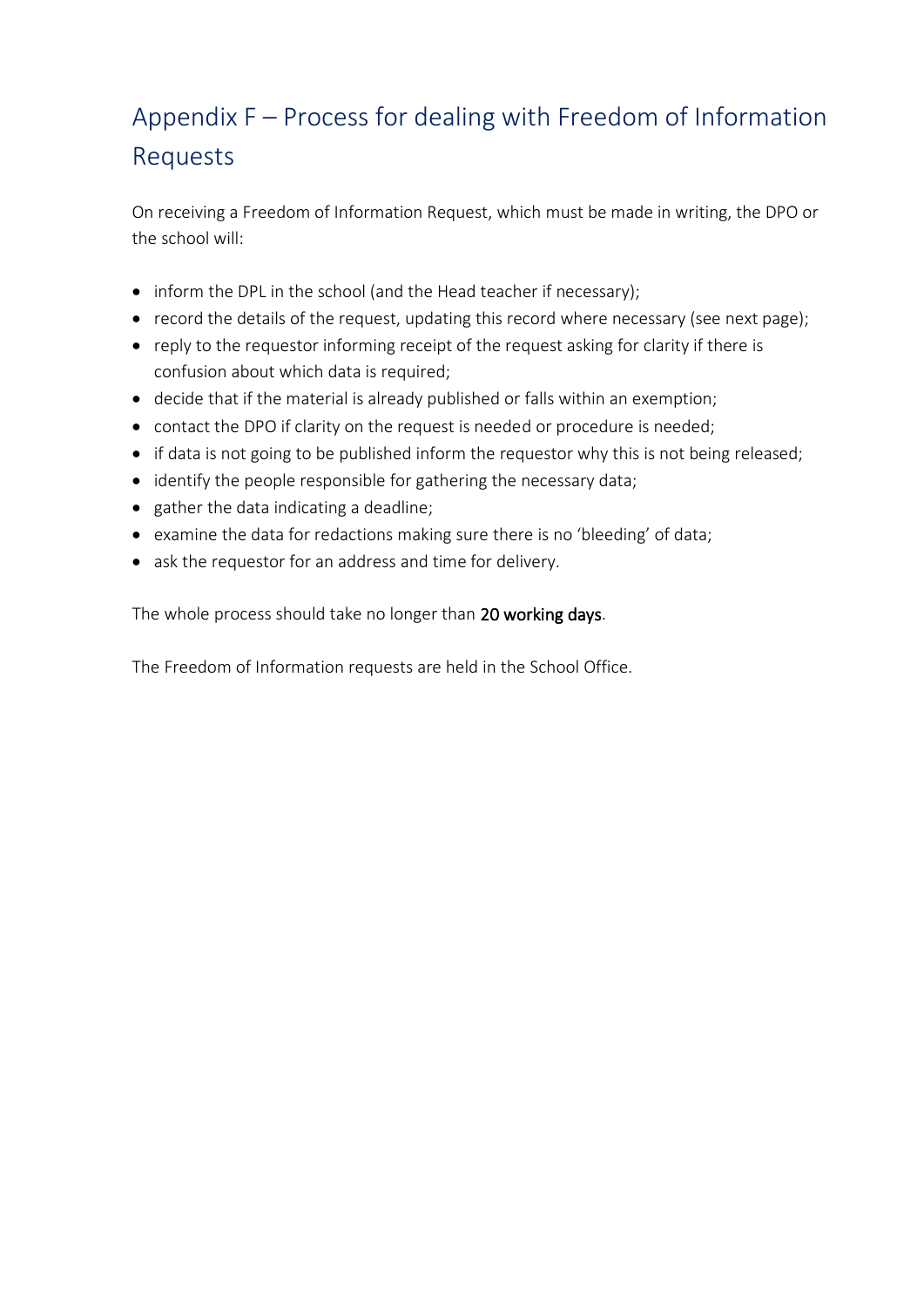| <b>Freedom of Information Request Record</b> |                                                               |  |  |  |
|----------------------------------------------|---------------------------------------------------------------|--|--|--|
| Name of person making request                |                                                               |  |  |  |
| Date request received                        |                                                               |  |  |  |
| Contact DPO?                                 |                                                               |  |  |  |
| Date acknowledgement sent                    |                                                               |  |  |  |
| Person managing request                      |                                                               |  |  |  |
| Are they entitled to the data?               | If no reply stating reasons and/or ask for proof              |  |  |  |
| Do you understand what data                  | If no, ask requestor for clarity                              |  |  |  |
| they are asking for?                         |                                                               |  |  |  |
| Identify the data                            | What data sources, where they are kept                        |  |  |  |
|                                              |                                                               |  |  |  |
| Collect the data required                    | You may need to ask others - state a deadline in your         |  |  |  |
|                                              | request.                                                      |  |  |  |
| Do you own all the data?                     | If no, ask third parties to release external data. If data is |  |  |  |
|                                              | supplied by another agency such as Psychology Service,        |  |  |  |
|                                              | you do not own the data.                                      |  |  |  |
| Do you need to exempt/redact                 | If exempting/redacting be clear of your reasons               |  |  |  |
| data?                                        | Document name, data exempted/redacted, why.                   |  |  |  |
| Is the data going to be ready in             | Record delays and reasons.                                    |  |  |  |
| time?                                        | Communicate with requestor stating reason for delay           |  |  |  |
|                                              | and asking if they would like the data you have collected     |  |  |  |
|                                              | so far.                                                       |  |  |  |
| Create pack                                  | Make sure that the data is in an easy to access format:       |  |  |  |
|                                              | paper, word, excel etc.                                       |  |  |  |
| Inform requestor you have the                | Ask them how they would like it delivered                     |  |  |  |
| data                                         |                                                               |  |  |  |
| Deliver data                                 | Ask for confirmation/special delivery?                        |  |  |  |
| Request completed                            |                                                               |  |  |  |
|                                              |                                                               |  |  |  |
| Signature                                    |                                                               |  |  |  |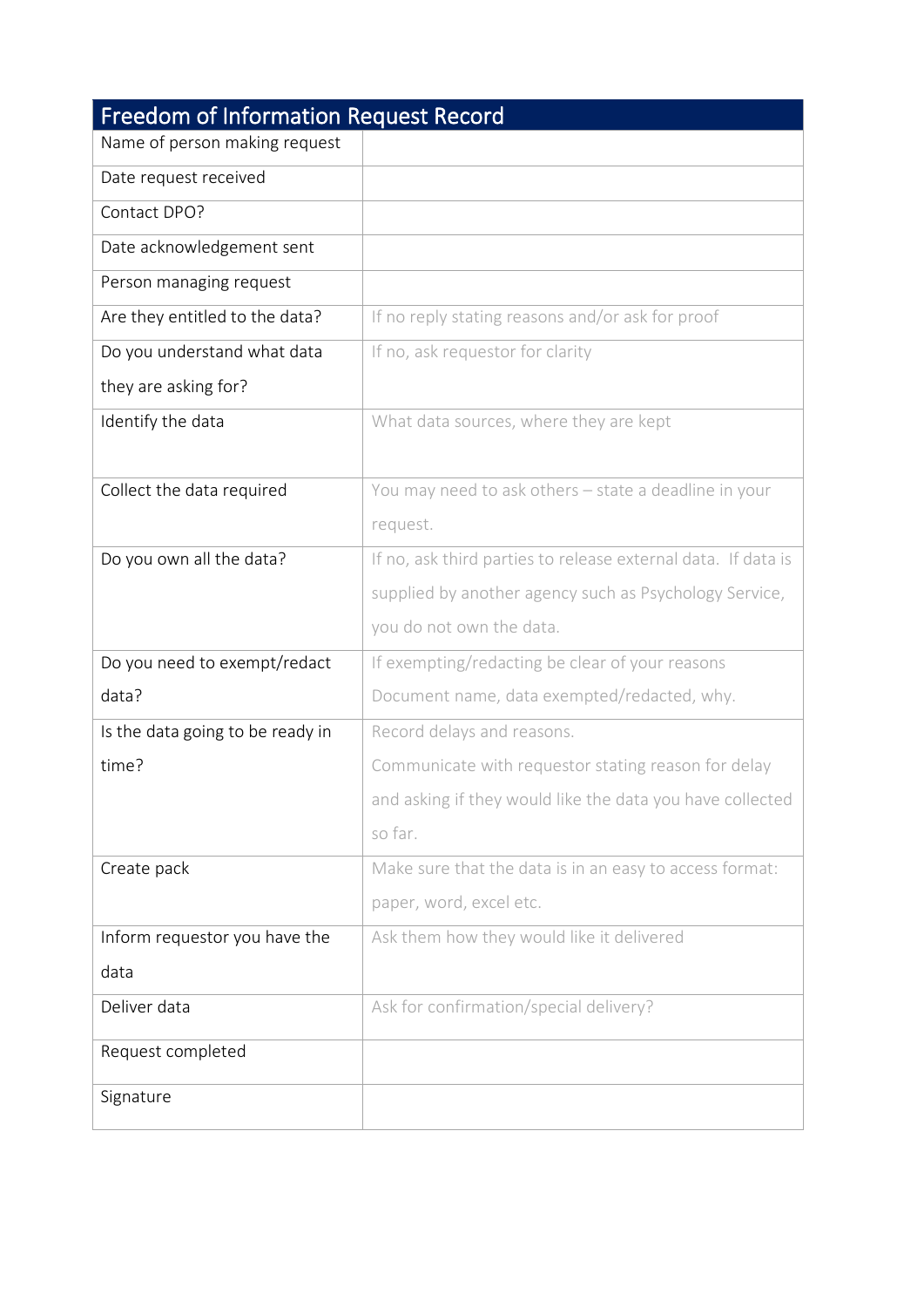## <span id="page-27-0"></span>Appendix G – Data Breach process

Every Data Protection Breach should be recorded. The process that should be followed is listed below:

- inform the DPL in the school (and the Head teacher if necessary);
- record the details of the breach providing these details:
	- o a description of the nature of the personal data breach including, where possible:
	- o the categories and approximate number of individuals concerned; and
	- o the categories and approximate number of personal data records concerned;
	- o the name and contact details of the data protection officer (if your organisation has one) or other contact point where more information can be obtained;
	- o a description of the likely consequences of the personal data breach; and
	- o a description of the measures taken, or proposed to be taken, to deal with the personal data breach, including, where appropriate, the measures taken to mitigate any possible adverse effects.
- contact the DPO if clarity on reporting the breach is needed and if necessary report to the ICO;
	- o either by phoning 0303123 1113
	- o By filling in the form at:

[https://ico.org.uk/media/for-organisations/documents/2258298/personal-data-breach](https://ico.org.uk/media/for-organisations/documents/2258298/personal-data-breach-report-form-web-dpa-2018.doc)[report-form-web-dpa-2018.doc](https://ico.org.uk/media/for-organisations/documents/2258298/personal-data-breach-report-form-web-dpa-2018.doc) and sending it t[o casework@ico.org.uk](mailto:casework@ico.org.uk)

- updating this record where necessary (see next page);
- identify the people whose data is accidentally released, inform them of the breach and the processes taken to rectify the situation;
- review why the breach took place and if future similar events can be avoided.

The Data Protection Breach records requests are held in the School Office.